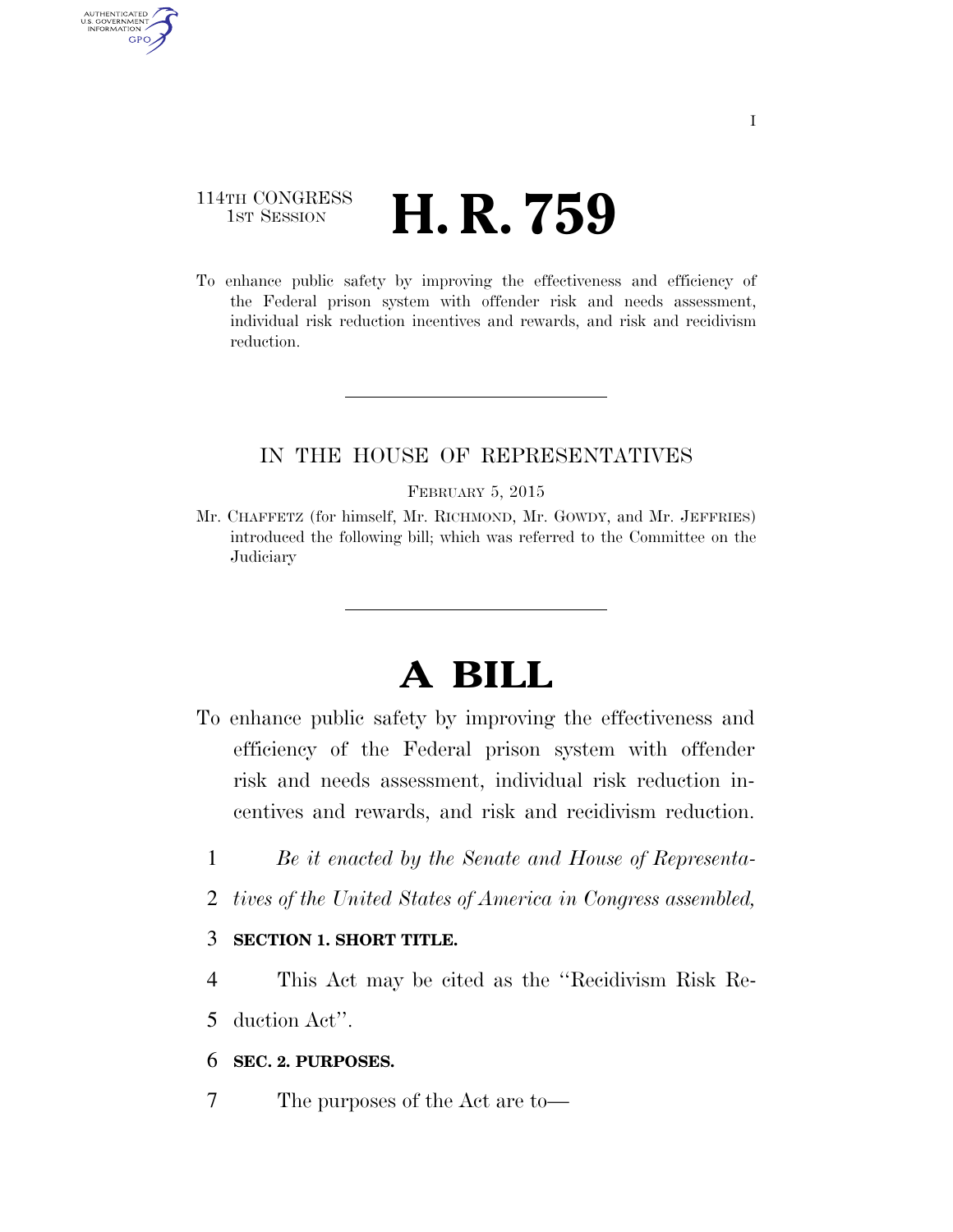(1) enhance public safety by improving the ef- fectiveness and efficiency of the Federal prison sys- tem, and to reduce the recidivism rates of Federal offenders;

 (2) establish offender risk and needs assess- ment as the cornerstone of a more effective and effi-cient Federal prison system;

 (3) implement a validated post-sentencing risk and needs assessment system that relies on dynamic risk factors to provide Federal prison officials with a roadmap to address the individual criminogenic needs of Federal offenders, manage limited re-sources, and enhance public safety;

 (4) enhance existing recidivism reduction pro- grams and prison jobs by incentivizing Federal pris- oners to reduce their individual risk of recidivism by participating and successfully completing such pro- grams, and by satisfactorily holding such jobs over time;

 (5) reward Federal prisoners who actually re- duce their individual risk of recidivism by providing 22 them with the ability to earn and accrue time cred- its, and to transfer into prerelease custody when they are assessed as low risk and have earned suffi-cient time credits;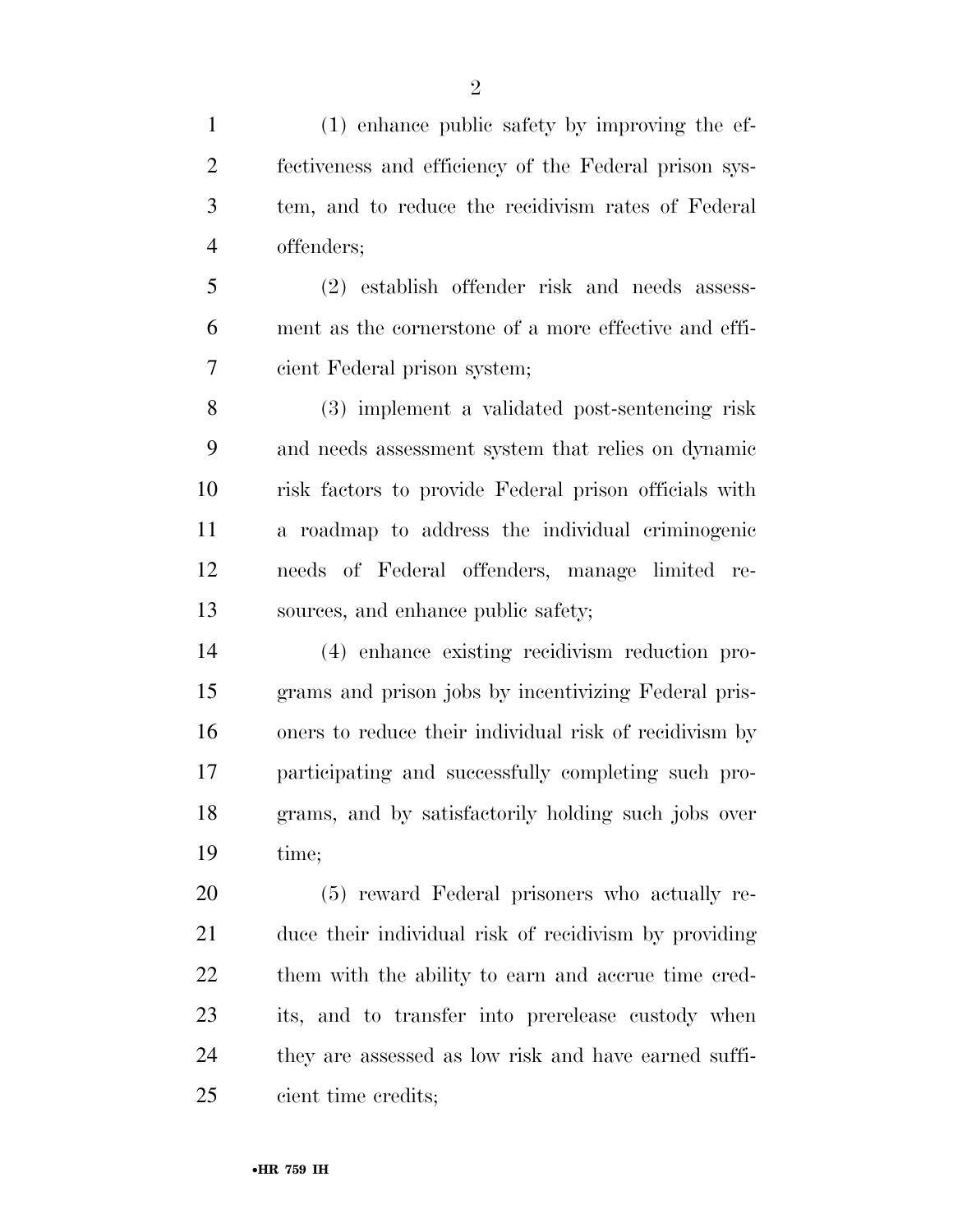| $\mathbf{1}$   | $(6)$ expand the implementation of evidence-          |
|----------------|-------------------------------------------------------|
| $\overline{2}$ | based intervention and treatment programs designed    |
| 3              | to reduce recidivism, including educational and voca- |
| $\overline{4}$ | tional training programs, and prison jobs, so all     |
| 5              | Federal prisoners have access to them during their    |
| 6              | entire terms of incarceration;                        |
| 7              | (7) perform regular outcome evaluations of pro-       |
| 8              | grams and interventions to assure that they are evi-  |
| 9              | dence-based and to suggest changes, deletions, and    |
| 10             | expansions based on the results; and                  |
| 11             | (8) assist the Department of Justice to address       |
| 12             | the underlying cost structure of the Federal prison   |
| 13             | system and ensure that the Department can con-        |
| 14             | tinue to run our prisons safely and securely without  |
| 15             | compromising the scope or quality of the Depart-      |
| 16             | ment's many other critical law enforcement missions.  |
| 17             | SEC. 3. DUTIES OF THE ATTORNEY GENERAL.               |
| 18             | (a) IN GENERAL.—The Attorney General shall carry      |
| 19             | out this section in consultation with—                |
| 20             | (1) the Director of the Bureau of Prisons;            |
| 21             | (2) the Director of the Administrative Office of      |
| 22             | the United States Courts;                             |
| 23             | (3) the Director of the Office of Probation and       |
| 24             | Pretrial Services; and                                |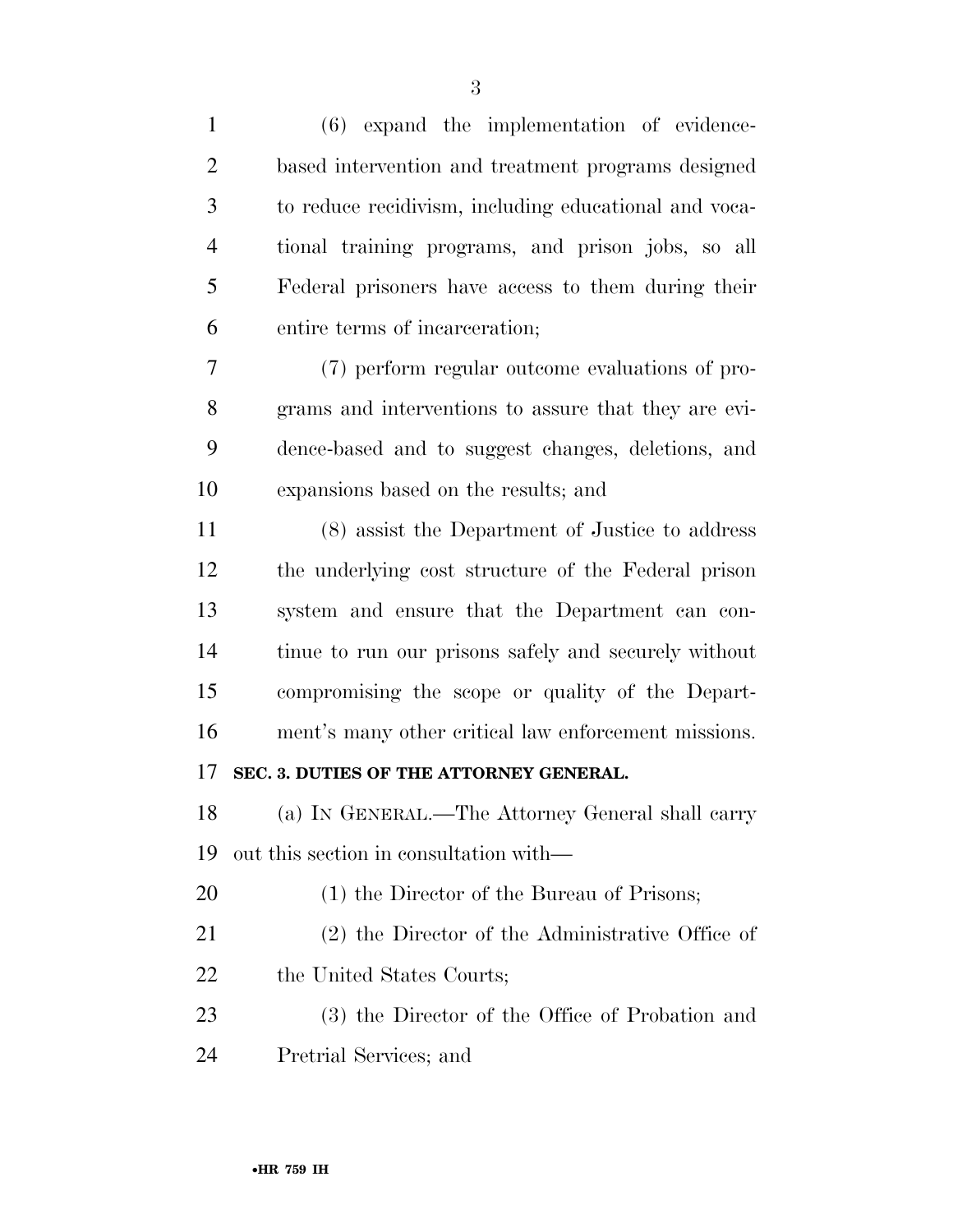| $\mathbf{1}$   | (4) the Director of the National Institute of        |
|----------------|------------------------------------------------------|
| $\overline{2}$ | Justice.                                             |
| 3              | (b) DUTIES.—The Attorney General shall, in accord-   |
| $\overline{4}$ | ance with subsection $(c)$ —                         |
| 5              | (1) develop an offender risk and needs assess-       |
| 6              | ment system in accordance with section 4;            |
| 7              | (2) develop recommendations regarding recidi-        |
| 8              | vism reduction programs and productive activities in |
| 9              | accordance with section 5;                           |
| 10             | (3) conduct ongoing research and data analysis       |
| 11             | $on$ —                                               |
| 12             | $(A)$ the best practices relating to the use of      |
| 13             | offender risk and needs assessment tools;            |
| 14             | (B) the best available risk and needs as-            |
| 15             | sessment tools and the level to which they rely      |
| 16             | on dynamic risk factors that could be addressed      |
| 17             | and changed over time, and on measures of risk       |
| 18             | of recidivism, individual needs, and responsivity    |
| 19             | to recidivism reduction programs;                    |
| 20             | (C) the most effective and efficient uses of         |
| 21             | such tools in conjunction with recidivism reduc-     |
| 22             | tion programs, productive activities, incentives,    |
| 23             | and rewards; and                                     |
| 24             | (D) which recidivism reduction programs              |
| 25             | are the most effective—                              |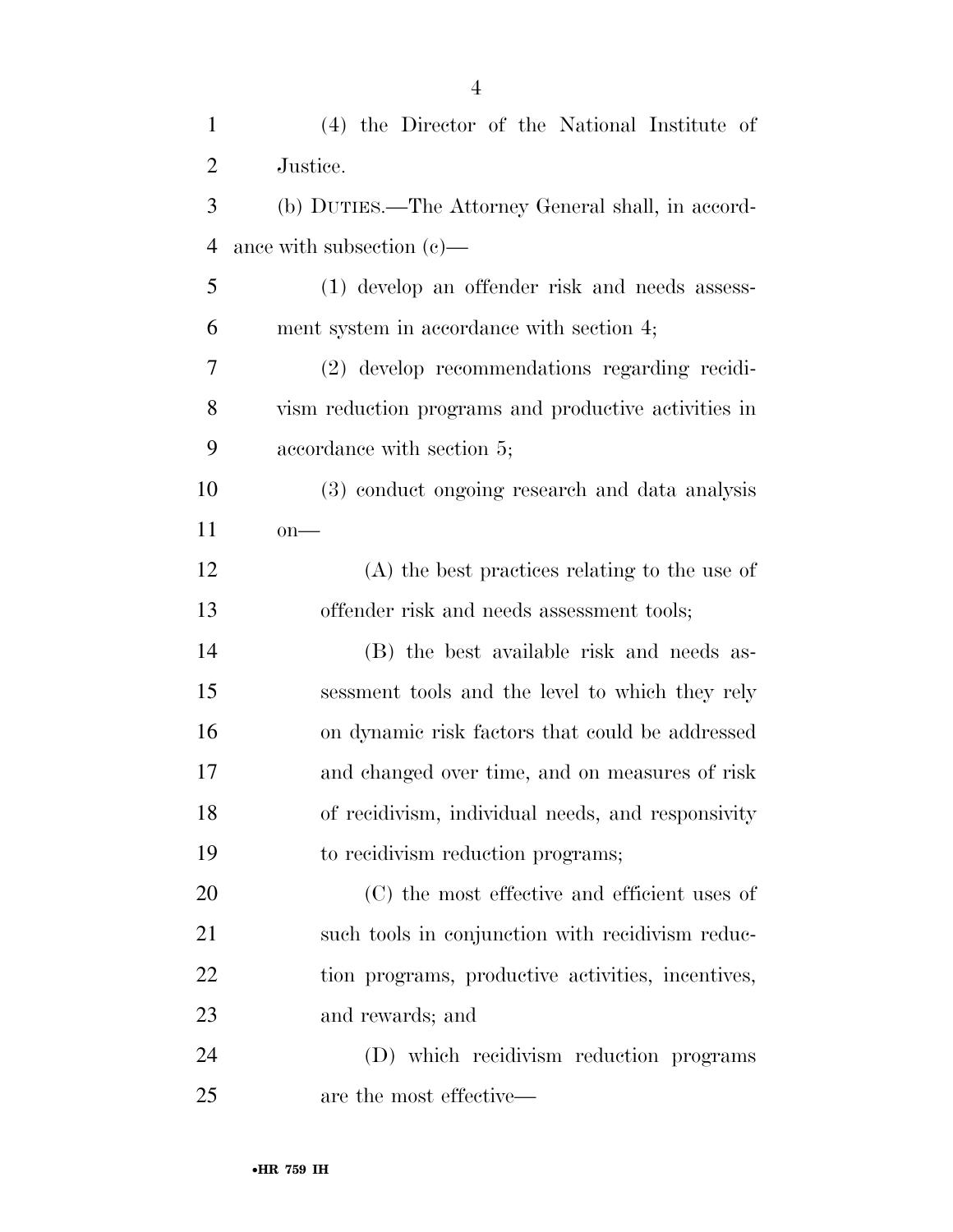| $\mathbf{1}$   | (i) for prisoners classified at different                  |
|----------------|------------------------------------------------------------|
| $\overline{2}$ | recidivism risk levels; and                                |
| 3              | (ii) for addressing the specific needs                     |
| $\overline{4}$ | of prisoners;                                              |
| 5              | (4) on a biennial basis, review the system devel-          |
| 6              | oped under paragraph (1) and the recommendations           |
| 7              | developed under paragraph $(2)$ , using the research       |
| 8              | conducted under paragraph (3), to determine wheth-         |
| 9              | er any revisions or updates should be made, and if         |
| 10             | so, make such revisions or updates;                        |
| 11             | (5) hold periodic meetings with the individuals            |
| 12             | listed in subsection (a) at intervals to be determined     |
| 13             | by the Attorney General; and                               |
| 14             | (6) report to Congress in accordance with sec-             |
| 15             | tion 6.                                                    |
| 16             | (c) METHODS.—In carrying out the duties under sub-         |
| 17             | section (b), the Attorney General shall—                   |
| 18             | (1) consult relevant stakeholders; and                     |
| 19             | (2) make decisions using data that is based on             |
| 20             | the best available statistical and empirical evidence.     |
| 21             | SEC. 4. POST-SENTENCING RISK AND NEEDS ASSESSMENT          |
| 22             | <b>SYSTEM.</b>                                             |
| 23             | (a) IN GENERAL.—Not later than 180 days after the          |
| 24             | date of the enactment of this Act, the Attorney General    |
| 25             | shall develop and release for use by the Bureau of Prisons |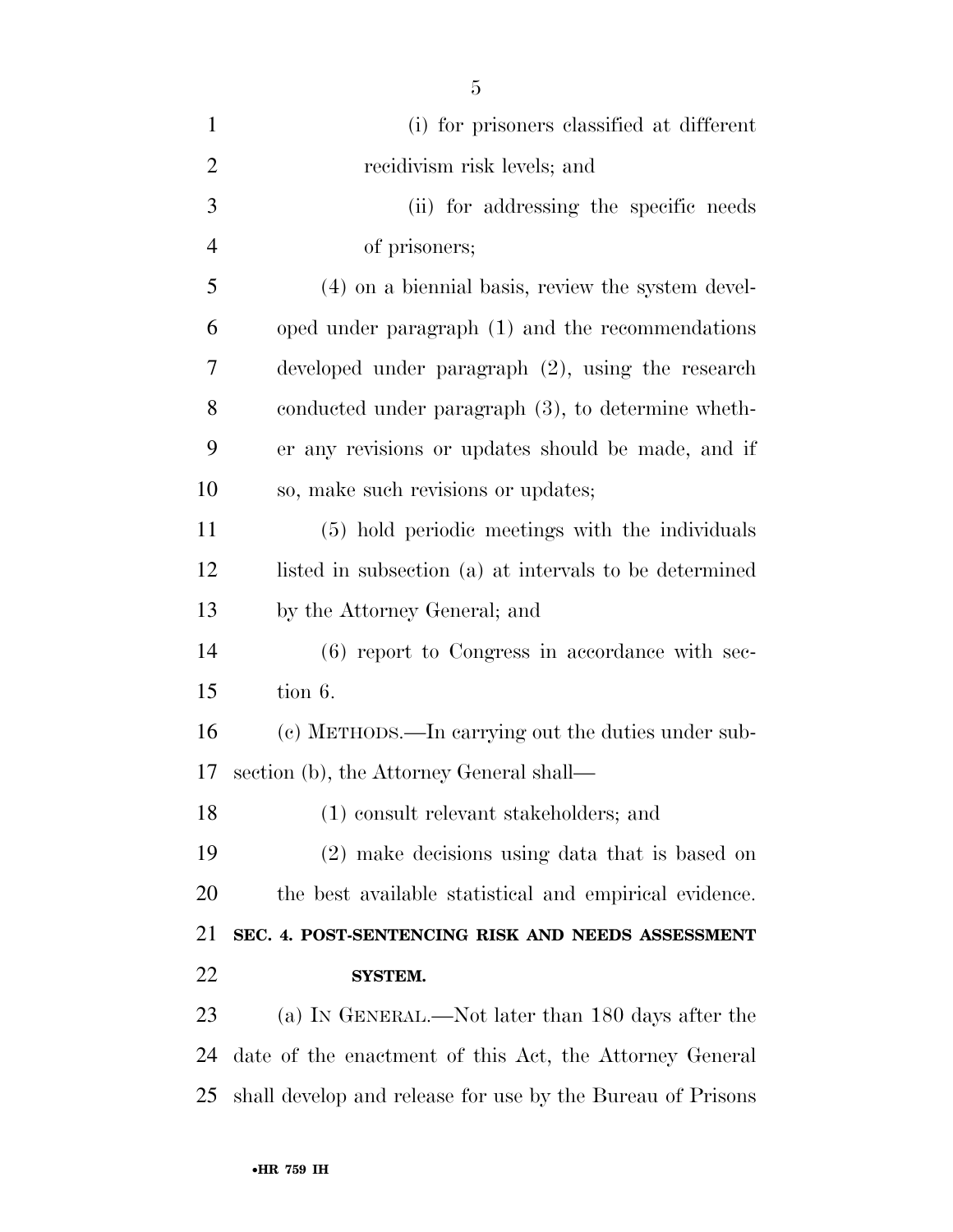an offender risk and needs assessment system, to be known as the ''Post-Sentencing Risk and Needs Assess- ment System'' (referred to in this Act as the ''System''), which shall provide risk and needs assessment tools (devel-oped under subsection (b)) in order to, for each prisoner—

 (1) classify the recidivism risk level of prisoners as low, moderate, or high as part of the intake proc- ess, and assign the prisoner to appropriate recidi- vism reduction programs or productive activities based on that classification, the prisoner's specific 11 needs, and in accordance with subsection (c);

 (2) reassess the recidivism risk level of pris- oners periodically, and reassign the prisoner to ap- propriate recidivism reduction programs or produc- tive activities based on the revised classification, the specific needs of the prisoner, and the successful completion of recidivism reduction programs in ac-cordance with subsection (d); and

 (3) determine when a prisoner who has been classified as having a low recidivism risk level is ready to transfer into prerelease custody in accord-22 ance with subsection (d).

23 (b) RISK AND NEEDS ASSESSMENT TOOLS.—

 (1) IN GENERAL.—The Attorney General shall develop the risk and needs assessment tools to be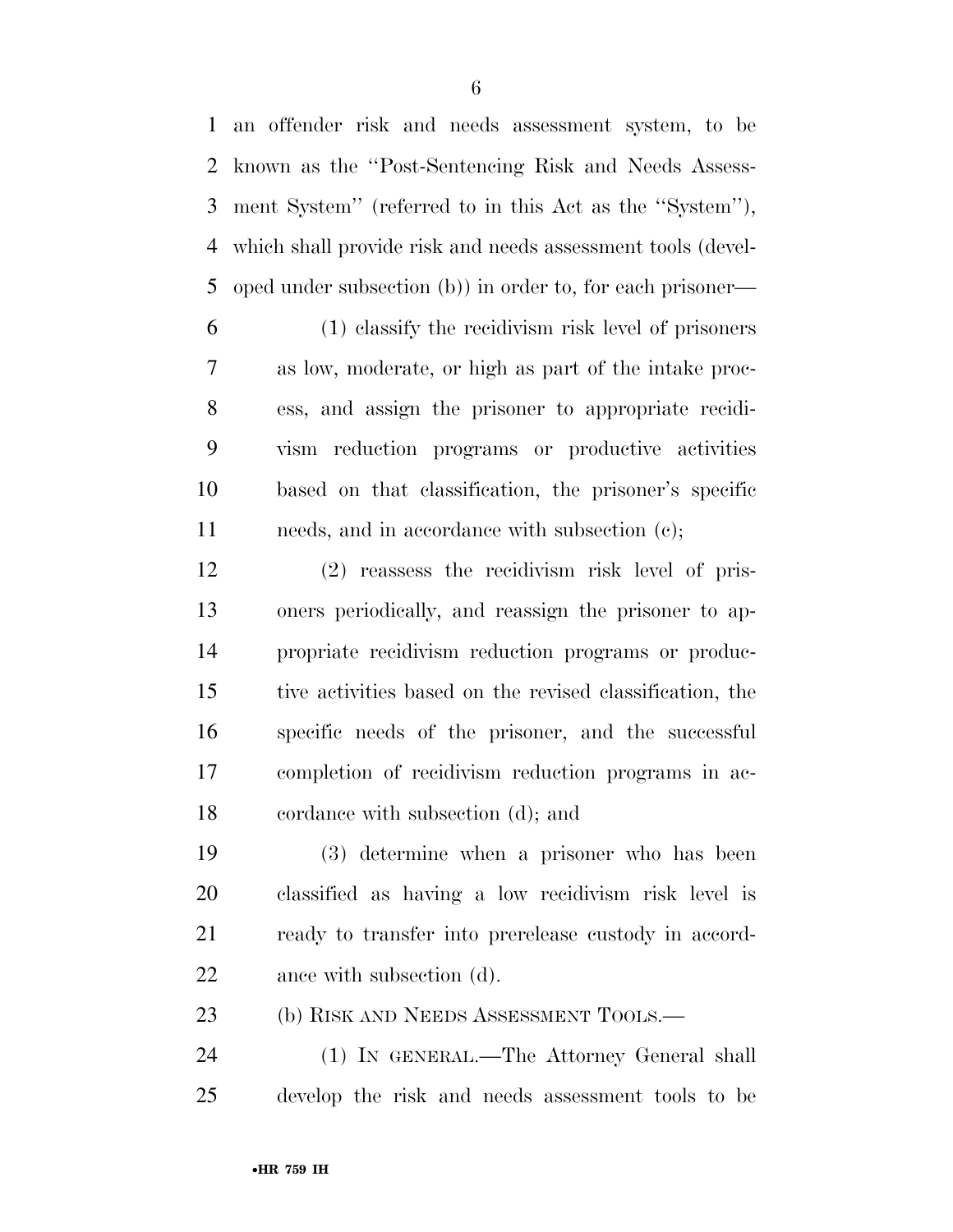used in the System developed under subsection (a) by using the research and data analysis conducted under section 3(b)(3) on the best available risk and needs assessment tools available as of the date of the enactment of this Act, and determining, using the methods described in section 3(c), how to make the most effective and efficient tools to accomplish for each prisoner, the assessments described in para-graphs (1) through (3) of subsection (a).

10 (2) USE OF EXISTING RISK AND NEEDS ASSESS- MENT TOOLS PERMITTED.—In carrying out this sub- section, the Attorney General may determine that the best available risk and needs assessment tools available as of the date of the enactment of this Act are sufficiently effective and efficient for the purpose of accomplishing for each prisoner, the assessments described in paragraphs (1) through (3) of sub- section (a), and may determine that those are the tools to be used in the System instead of developing new tools.

 (3) VALIDATION ON PRISONERS.—In carrying out this subsection, the Attorney General shall sta- tistically validate any tools that the Attorney Gen-eral selects for use in the System on the Federal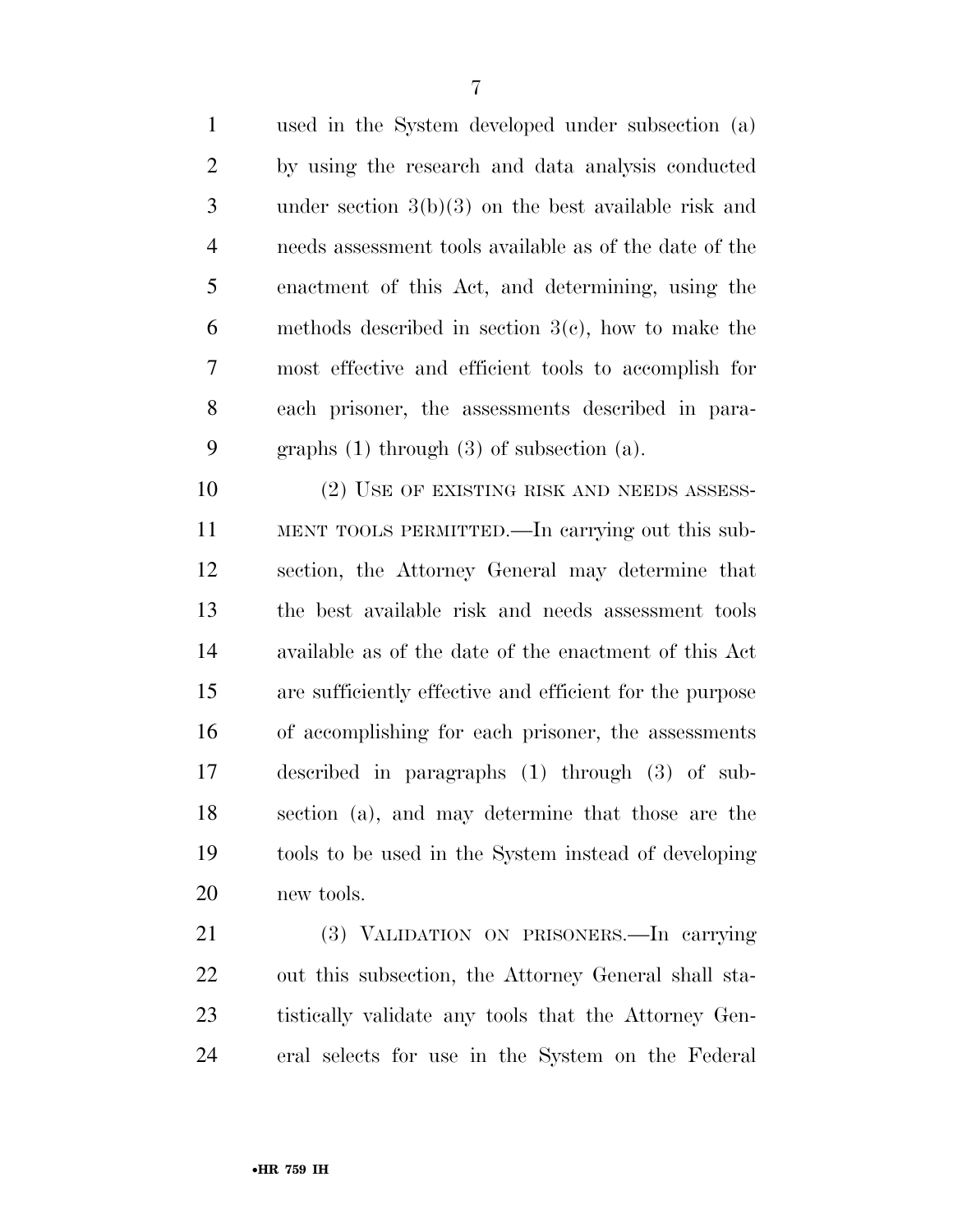prison population, or ensure that the tools have been so validated.

 (c) ASSIGNMENT OF RECIDIVISM REDUCTION PRO- GRAMS.—The System shall provide guidance on the kind and amount of recidivism reduction programming or pro- ductive activities that should be assigned for each classi-fication of prisoner and shall provide—

 (1) that the higher the risk level of a prisoner, the more programming the prisoner shall participate in;

 (2) information on the best ways that the Bu- reau of Prisons can tailor the programs to the spe- cific needs of each prisoner so as to best lower each prisoner's risk of recidivating; and

 (3) that all prisoners, even those classified as having a low or no risk of recidivating, shall partici- pate in recidivism reduction programs or productive activities throughout their entire term of incarcer-ation.

20 (d) RECIDIVISM REDUCTION PROGRAM AND PRODUC- TIVE ACTIVITY INCENTIVES AND REWARDS.—The System shall provide incentives and rewards for prisoners to par- ticipate in and complete recidivism reduction programs and productive activities as follows: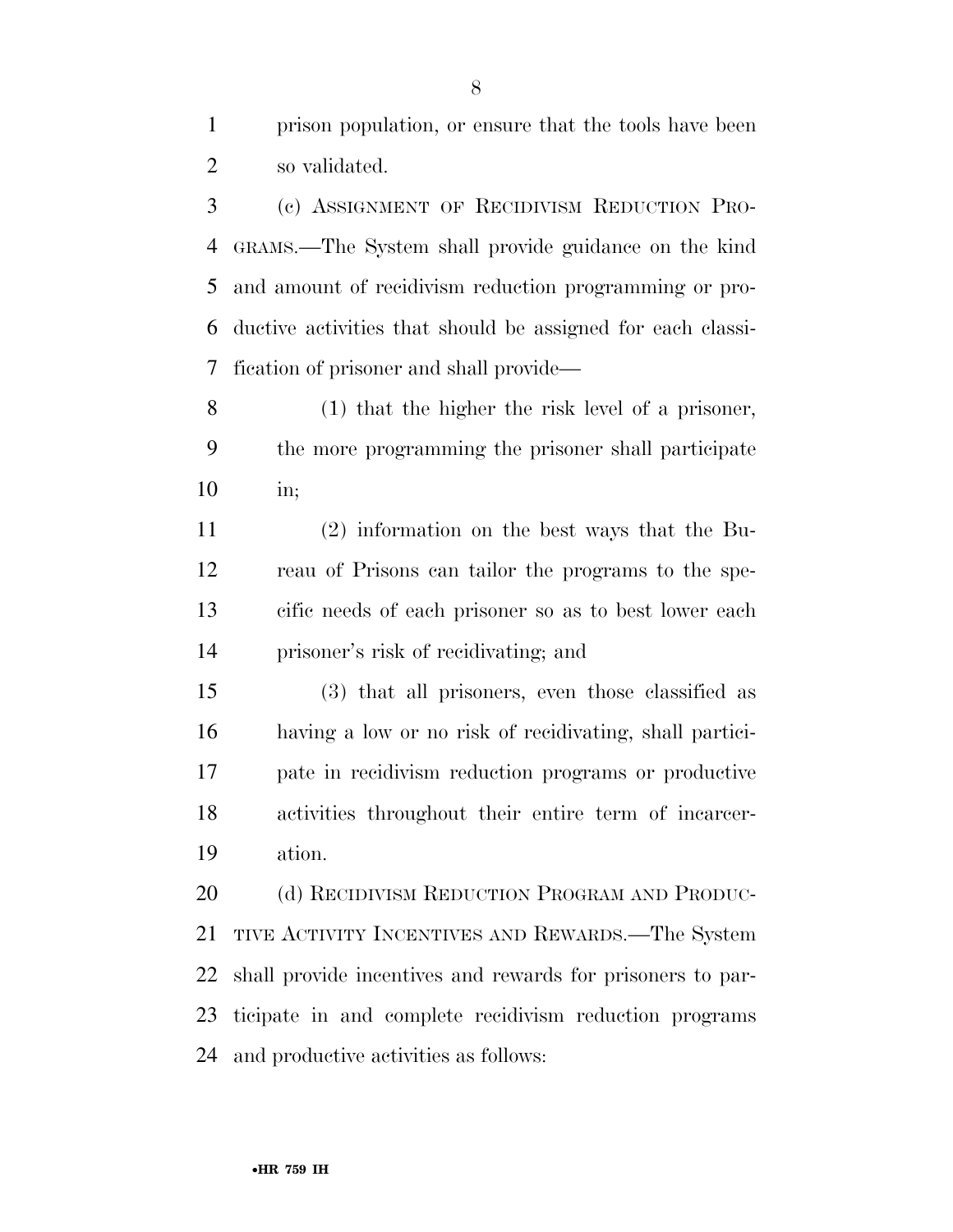| $\mathbf{1}$   | (1) FAMILY PHONE AND VISITATION PRIVI-                 |
|----------------|--------------------------------------------------------|
| $\overline{2}$ | LEGES.—A prisoner who is successfully participating    |
| 3              | in a recidivism reduction program or a productive      |
| $\overline{4}$ | activity shall receive, for use with family (including |
| 5              | extended family), close friends, mentors, and reli-    |
| 6              | gious leaders—                                         |
| 7              | $(A)$ up to 30 minutes per day, and up to              |
| 8              | 900 minutes per month that the prisoner is per-        |
| 9              | mitted to use the phone; and                           |
| 10             | (B) additional time for visitation at the              |
| 11             | prison, as determined by the warden of the pris-       |
| 12             | on.                                                    |
| 13             | $(2)$ TIME CREDITS.—                                   |
| 14             | (A) IN GENERAL.—A prisoner who suc-                    |
| 15             | essfully participates in a recidivism reduction        |
| 16             | program or productive activity shall receive           |
| 17             | time credits as follows:                               |
| 18             | (i) Prisoners who have been classified                 |
| 19             | as having a low risk of recidivism shall               |
| 20             | earn 30 days of time credits for each                  |
| 21             | month that they successfully participate in            |
| 22             | a recidivism reduction program or produc-              |
| 23             | tive activity.                                         |
| 24             | (ii) Prisoners who have been classified                |
| 25             | as having a moderate risk of recidivism                |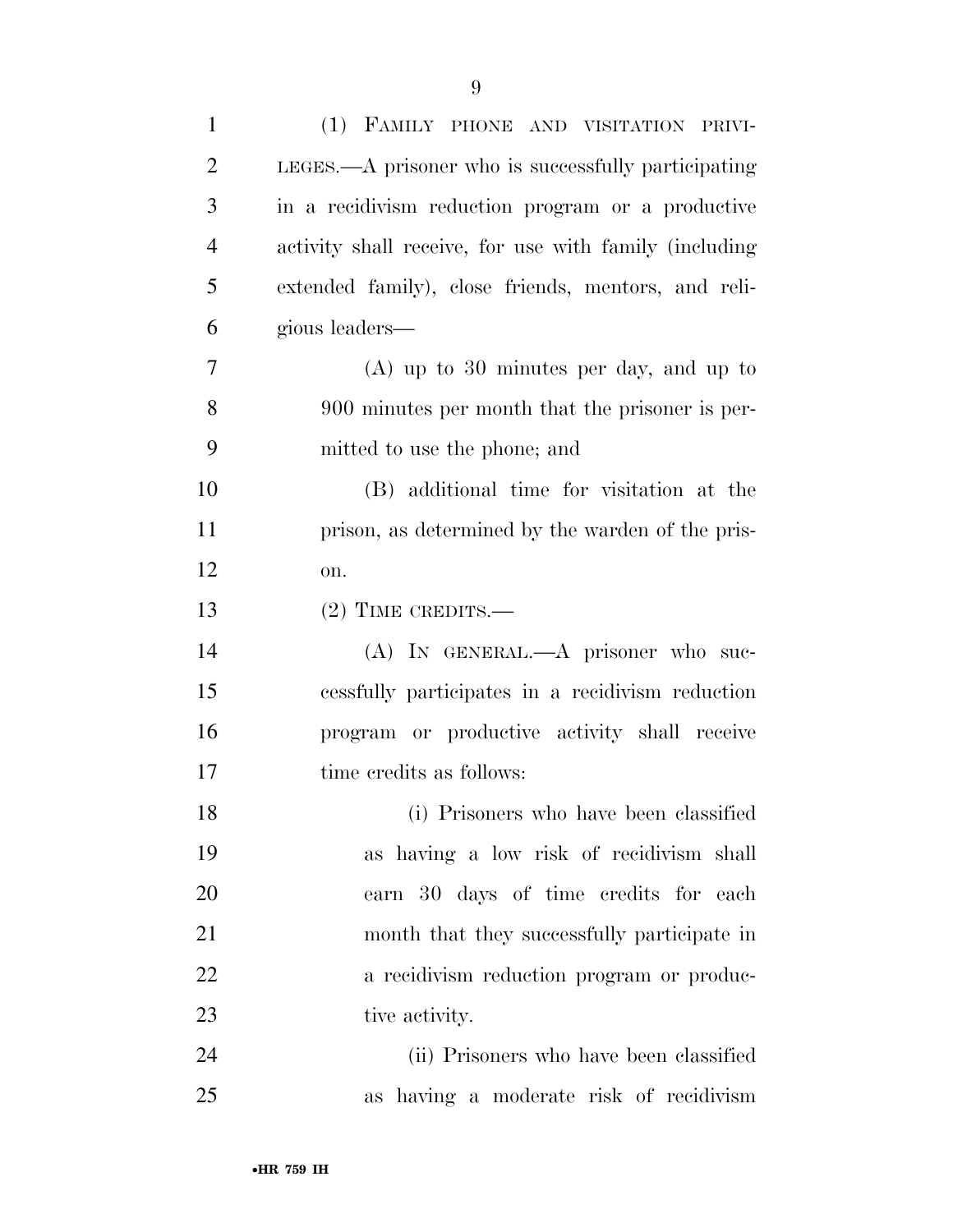| $\mathbf{1}$   | shall earn 15 days of time credits for each        |
|----------------|----------------------------------------------------|
| $\overline{2}$ | month that they successfully participate in        |
| 3              | a recidivism reduction program.                    |
| $\overline{4}$ | (iii) Prisoners who have been classi-              |
| 5              | fied as having a high risk of recidivism           |
| 6              | shall earn 8 days of time credits for each         |
| 7              | month that they successfully participate in        |
| 8              | a recidivism reduction program.                    |
| 9              | (B) AVAILABILITY.—A prisoner may not               |
| 10             | receive time credits under this paragraph for a    |
| 11             | recidivism reduction program or productive ac-     |
| 12             | tivity that the prisoner successfully participated |
| 13             | $in-$                                              |
| 14             | (i) prior to the date of the enactment             |
| 15             | of this Act; or                                    |
| 16             | (ii) during official detention prior to            |
| 17             | the date that the prisoner's sentence com-         |
| 18             | mences under section $3585(a)$ of title 18,        |
| 19             | United States Code.                                |
| 20             | (C) PRERELEASE CUSTODY.—A prisoner                 |
| 21             | who is classified as having a low risk of recidi-  |
| 22             | vism, who has earned time credits in an amount     |
| 23             | that is equal to the remainder of the prisoner's   |
| 24             | imposed term of imprisonment, and who has          |
| 25             | been determined by the warden of the prison to     |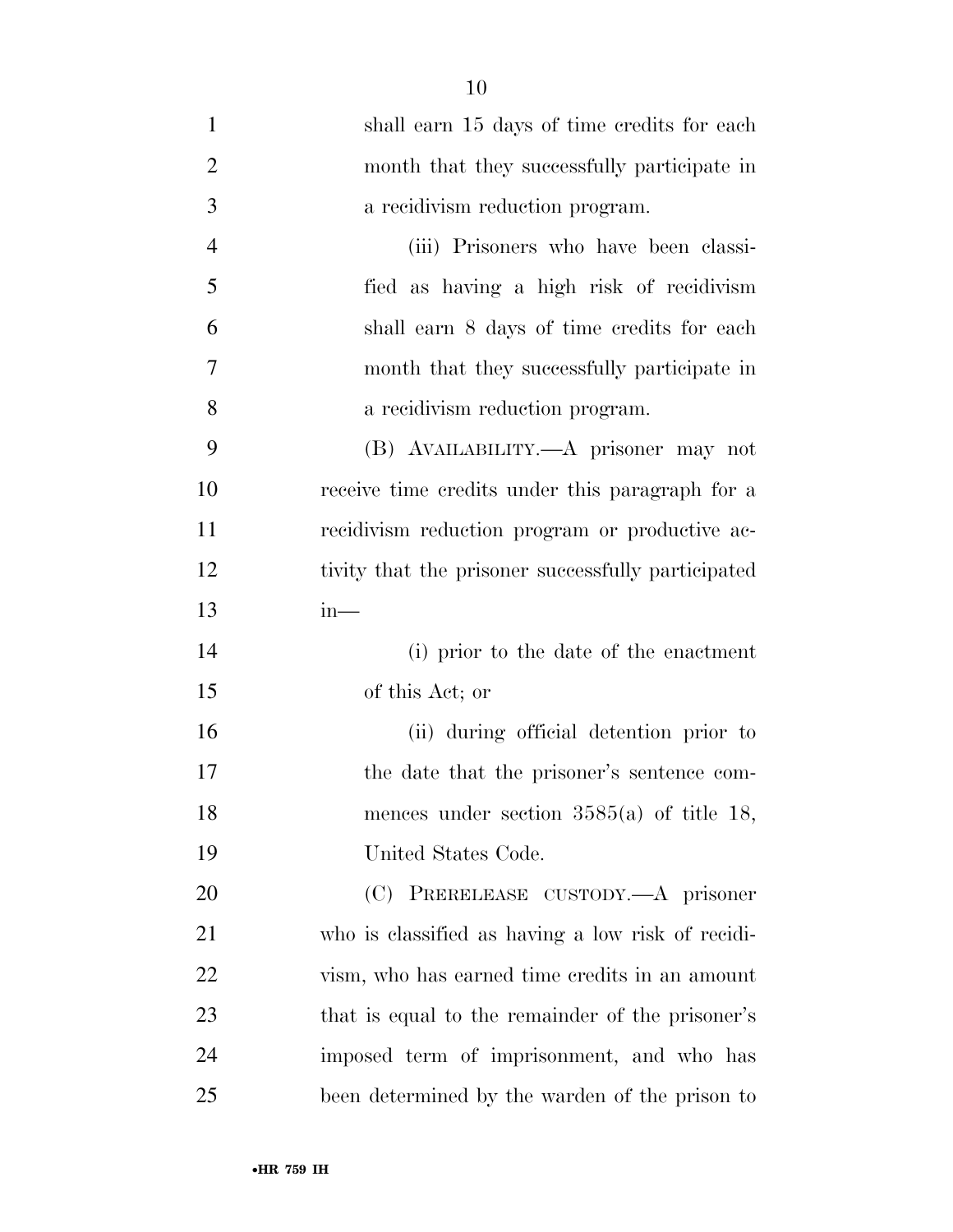be otherwise qualified for prerelease custody, shall be eligible to be transferred into prerelease 3 custody in accordance with section  $3624(c)(3)$  of title 18, United States Code. The System shall provide guidelines, for use by the Bureau of Prisons for prisoners placed in home confine- ment under section 3624(c)(3) of title 18, United States Code, for different levels of su- pervision and consequences based on the pris- oner's conduct, including a return to prison and a reassessment of recidivism risk level under the System as a result of certain behavior. (D) INELIGIBLE PRISONERS.—A prisoner convicted of an offense under any of the fol- lowing provisions of law shall be ineligible to re- ceive time credits: (i) Section 113(a)(1) of title 18, United States Code, relating to assault with intent to commit murder. (ii) Section 115 of title 18, United States Code, relating to influencing, im- peding, or retaliating against a Federal of- ficial by injuring a family member, except for a threat made in violation of that sec-

•**HR 759 IH**

25 tion.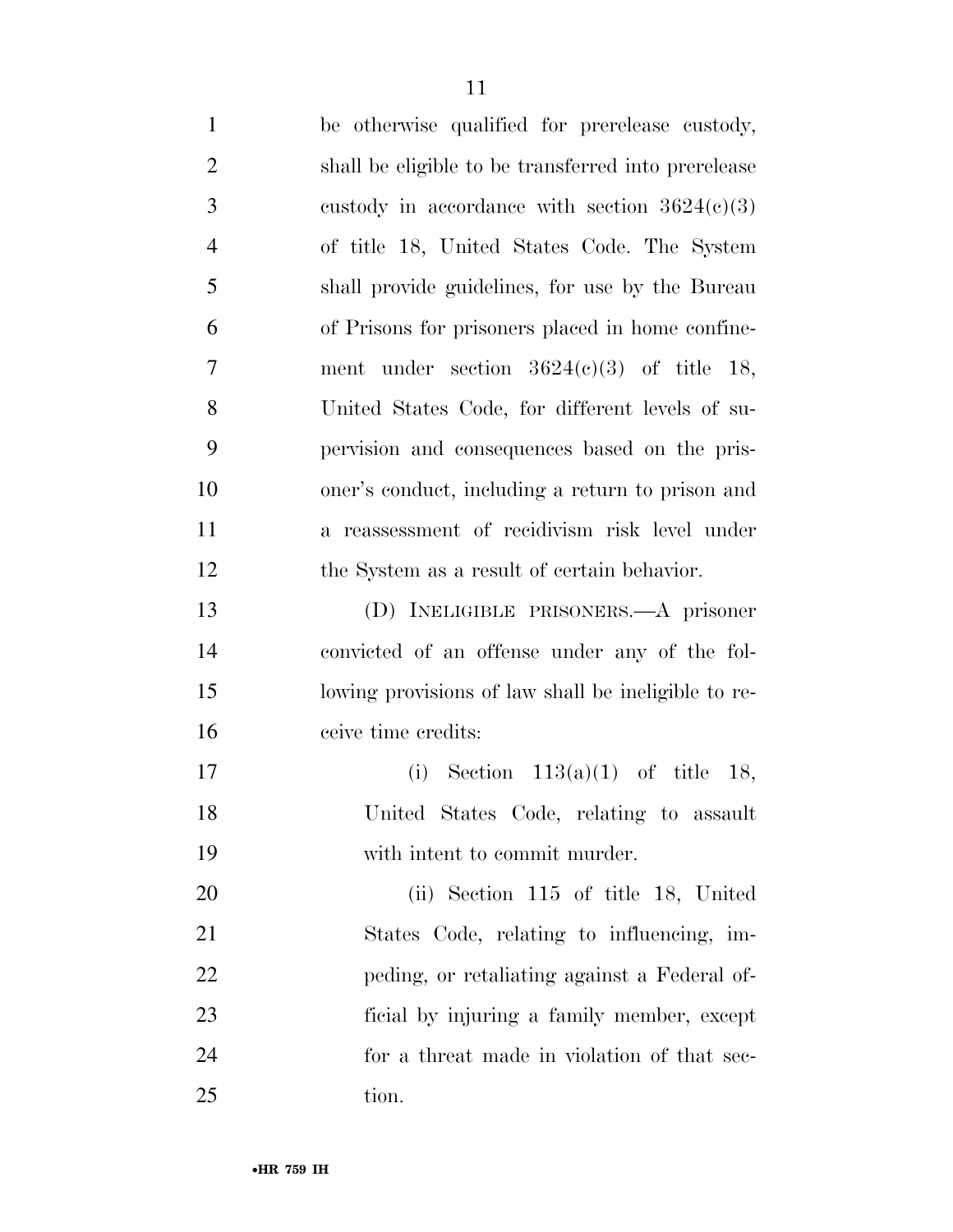(iii) Any section of chapter 10 of title 18, United States Code, relating to biologi- cal weapons. (iv) Any section of chapter 11B of title 18, United States Code, relating to chemical weapons. (v) Section 351 of title 18, United States Code, relating to Congressional, Cabinet, and Supreme Court assassination, kidnapping, and assault. (vi) Section 793 of title 18, United States Code, relating to gathering, trans- mitting, or losing defense information. (vii) Section 794 of title 18, United States Code, relating to gathering or deliv- ering defense information to aid a foreign government. 18 (viii) Any section of chapter 39, United States Code, relating to explosives and other dangerous articles, except for section 836 (relating to the transportation of fireworks into a State prohibiting sale or use). (ix) Section 842(p) of title 18, United States Code, relating to distribution of in-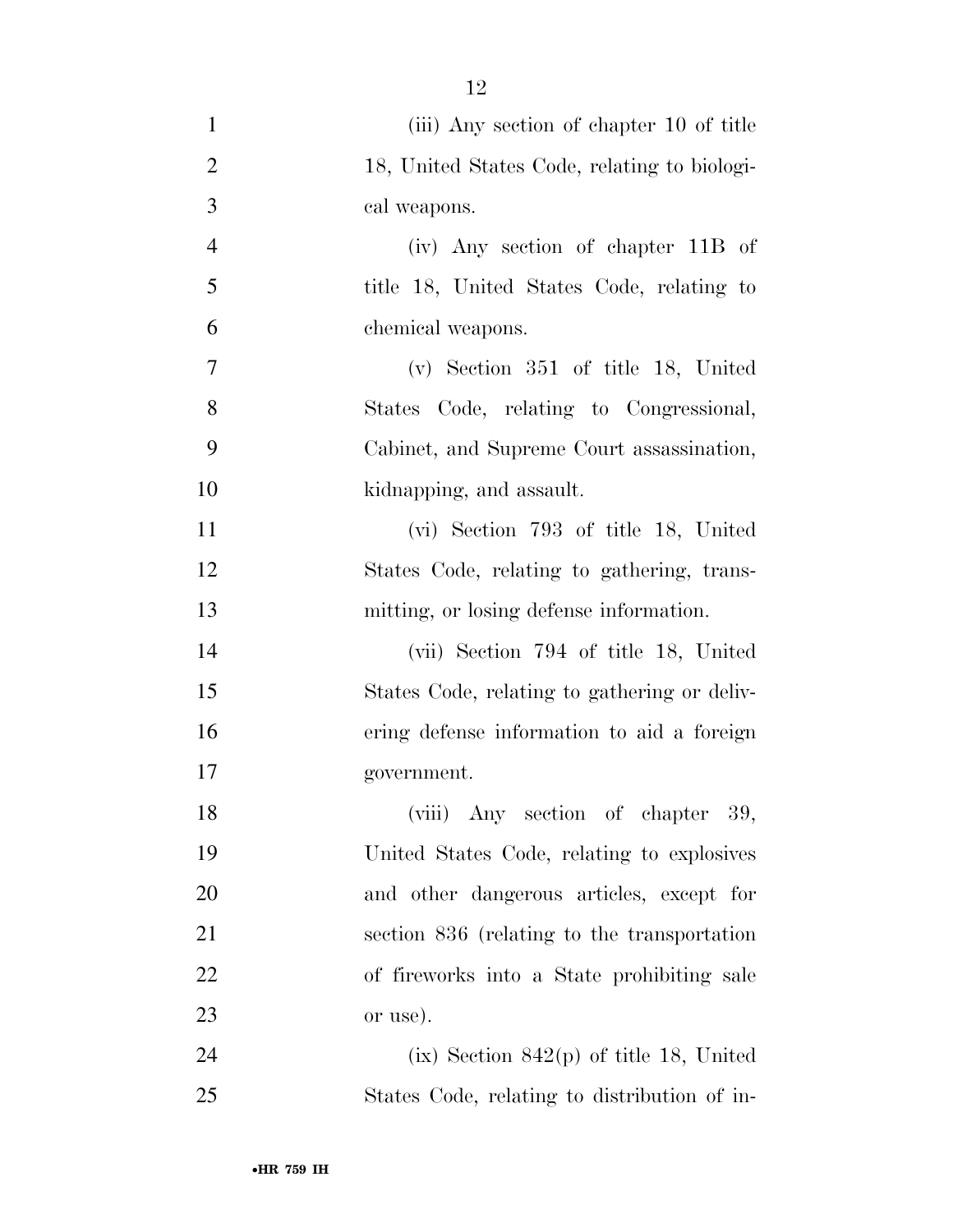| $\mathbf{1}$     | formation relating to explosive, destructive     |
|------------------|--------------------------------------------------|
| $\overline{2}$   | devices, and weapons of mass destruction,        |
| $\mathfrak{Z}$   | but only if the conviction involved a weap-      |
| $\overline{4}$   | on of mass destruction (as defined in sec-       |
| 5                | tion $2332a(c)(2)$ of such title).               |
| 6                | $(x)$ Subsections $(f)(3)$ , $(i)$ , or $(h)$ of |
| $\boldsymbol{7}$ | section 844 of title 18, United States           |
| 8                | Code, relating to the use of fire or an ex-      |
| 9                | plosive.                                         |
| 10               | $(xi)$ Section 924(e) of title 18, United        |
| 11               | States Code, relating to unlawful posses-        |
| 12               | sion of a firearm by a person with 3 or          |
| 13               | more convictions for a violent felony or a       |
| 14               | serious drug offense.                            |
| 15               | (xii) Section $1030(a)(1)$ of title 18,          |
| 16               | United States Code, relating to fraud and        |
| 17               | related activity in connection with com-         |
| 18               | puters.                                          |
| 19               | (xiii) Any section of chapter 51 of              |
| 20               | title 18, United States Code, relating to        |
| 21               | homicide, except for section 1112 (relating      |
| 22               | to manslaughter), 1115 (relating to mis-         |
| 23               | conduct or neglect of ship officers), or         |
| 24               | 1122 (relating to protection against the         |
| 25               | human immunodeficiency virus).                   |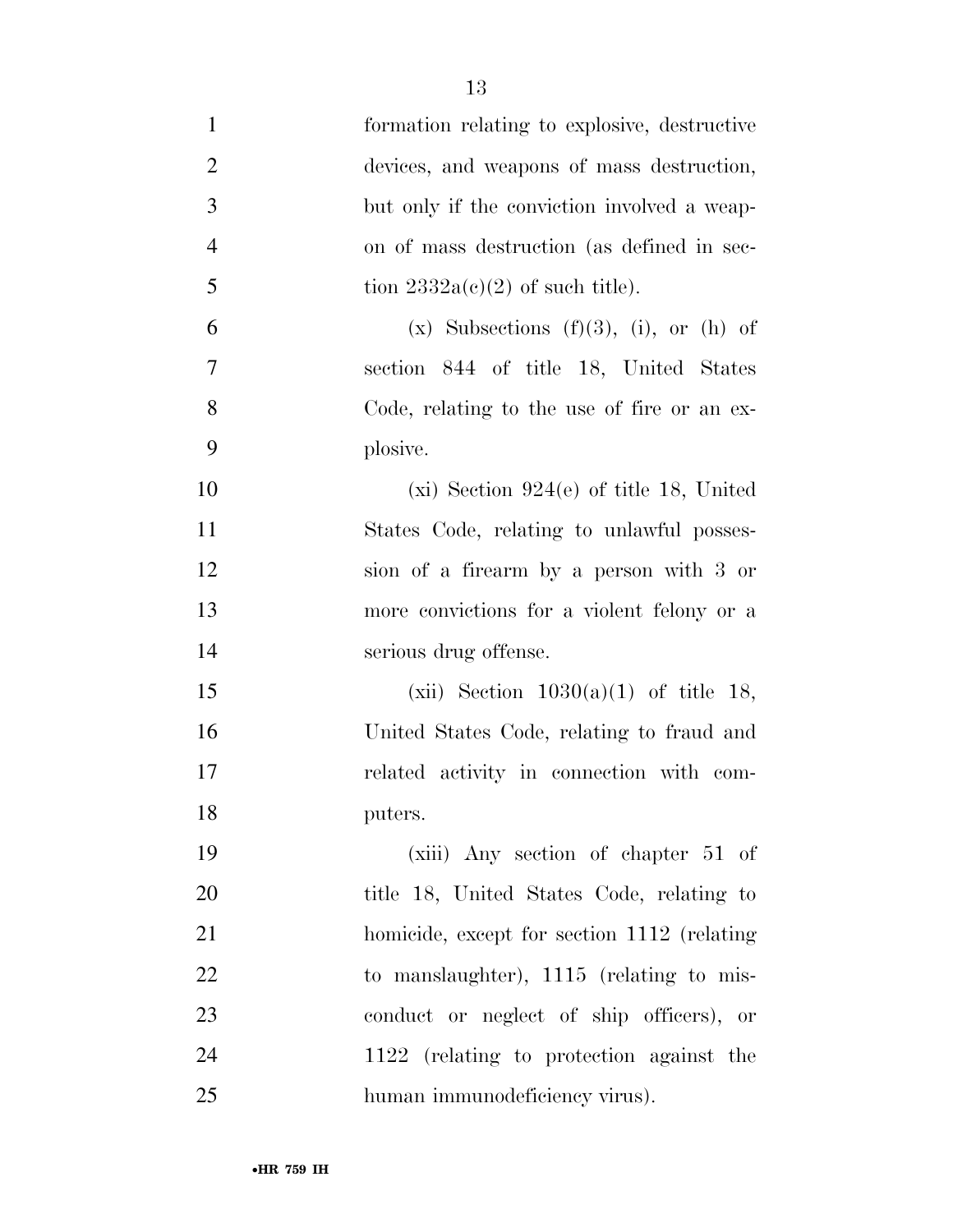- (xiv) Any section of chapter 55 of title 2 18, United States Code, relating to kidnap- ping. (xv) Any offense under chapter 77 of title 18, United States Code, relating to peonage, slavery, and trafficking in per- sons, except for sections 1592 through 1596. (xvi) Section 1751 of title 18, United States Code, relating to Presidential and Presidential staff assassination, kidnap-12 ping, and assault. 13 (xvii) Section  $1841(a)(2)(C)$  of title 18, United States Code, relating to inten- tionally killing or attempting to kill an un- born child. (xviii) Section 1992 of title 18, United States Code, relating to terrorist attacks and other violence against railroad carriers and against mass transportation systems on land, on water, or through the air. 22  $(xix)$  Section 2113(e) of title 18,
- United States Code, relating to bank rob-bery resulting in death.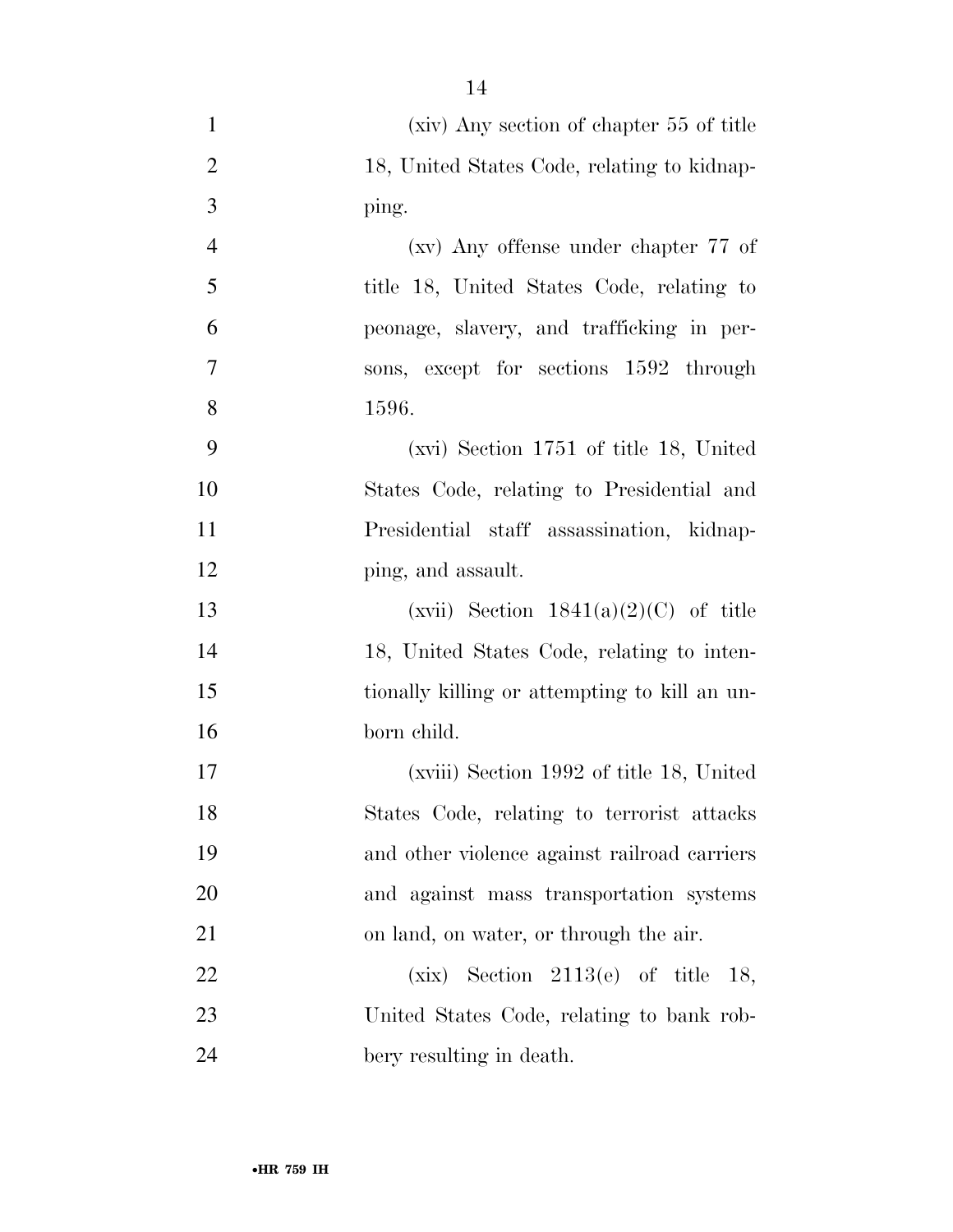- 1  $(xx)$  Section 2118(c)(2) of title 18, United States Code, relating to robberies and burglaries involving controlled sub- stances resulting in death. (xxi) Section 2119(3) of title 18, United States Code, relating to taking a motor vehicle (commonly referred to as ''carjacking'') that results in death. (xxii) Any section of chapter 105 of title 18, United States Code, relating to 11 sabotage, except for section 2152. (xxiii) Any section of chapter 109A of title 18, United States Code, relating to sexual abuse, except that with regard to section 2244 of such title, only a conviction under subsection (c) of that section (relat- ing to abusive sexual contact involving young children) shall make a prisoner in- eligible under this subparagraph. (xxiv) Section 2251 of title 18, United States Code, relating to the sexual exploi-22 tation of children. (xxv) Section 2251A of title 18, United States Code, relating to the selling
- or buying of children.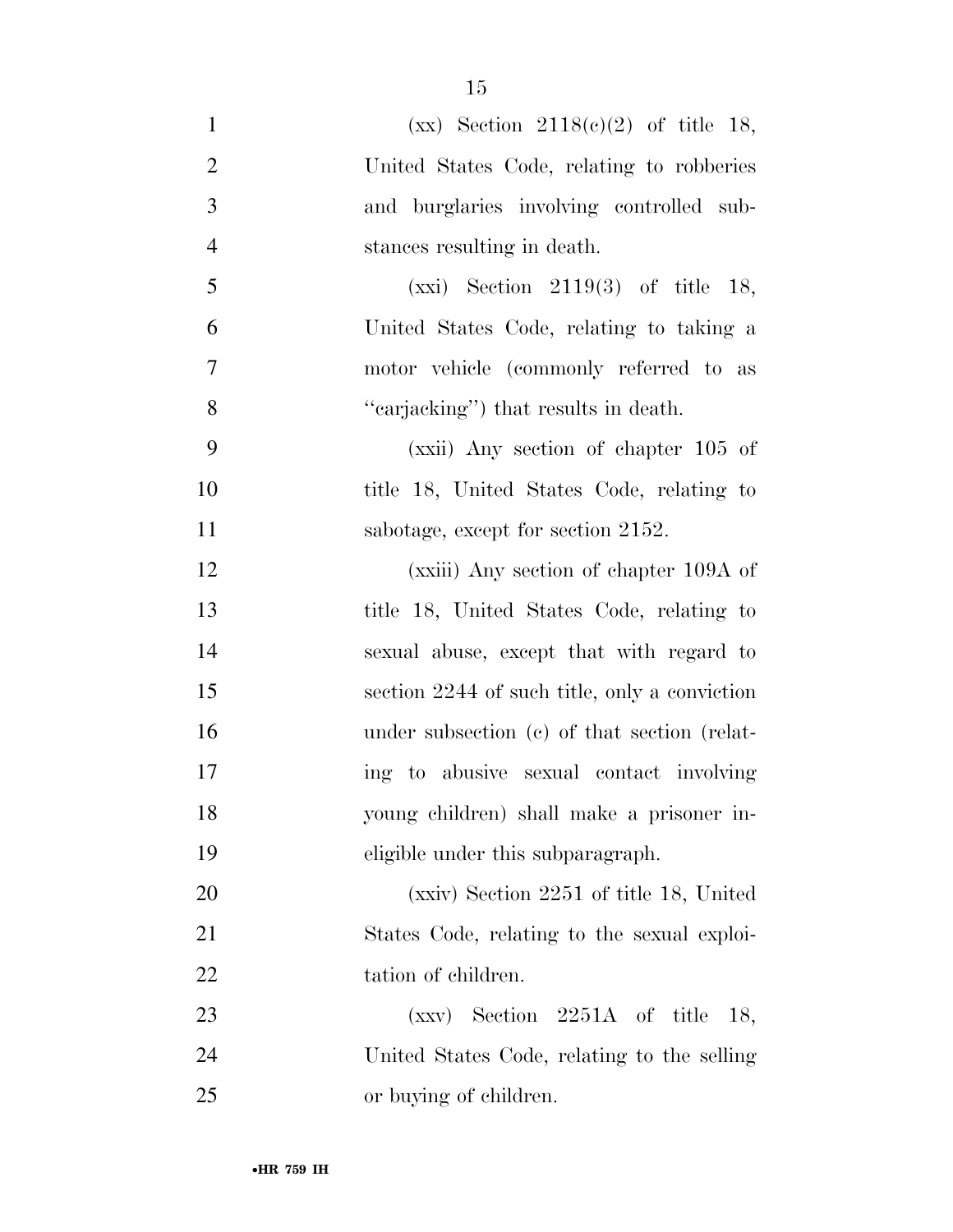| $\mathbf{1}$   | (xxvi) Any of paragraphs (1) through          |
|----------------|-----------------------------------------------|
| $\overline{2}$ | $(3)$ of section 2252(a) of title 18, United  |
| $\mathfrak{Z}$ | States Code, relating to certain activities   |
| $\overline{4}$ | relating to material involving the sexual ex- |
| 5              | ploitation of minors.                         |
| 6              | (xxvii) A second or subsequent convic-        |
| 7              | tion under any of paragraphs (1) through      |
| 8              | $(6)$ of section 2252A(a) of title 18, United |
| 9              | States Code, relating to certain activities   |
| 10             | relating to material constituting or con-     |
| 11             | taining child pornography.                    |
| 12             | $(xxviii)$ Section 2260 of title 18,          |
| 13             | United States Code, relating to the produc-   |
| 14             | tion of sexually explicit depictions of a     |
| 15             | minor for importation into the United         |
| 16             | States.                                       |
| 17             | (xxix) Section 2283 of title 18, United       |
| 18             | States Code, relating to the transportation   |
| 19             | of explosive, biological, chemical, or radio- |
| 20             | active or nuclear materials.                  |
| 21             | $(xxx)$ Section 2284 of title 18, United      |
| 22             | States Code, relating to the transportation   |
| 23             | of terrorists.                                |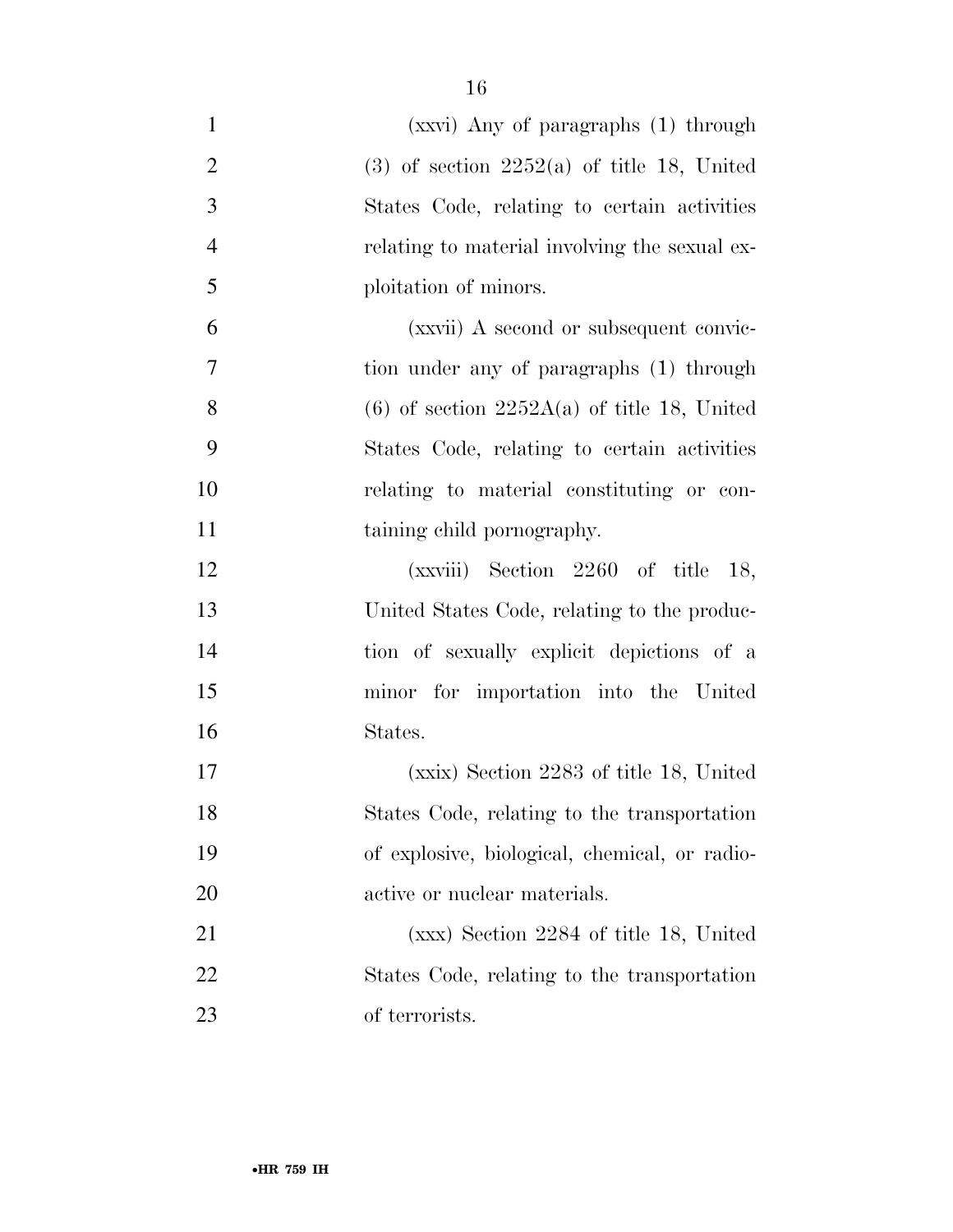(xxxi) Section 2291 of title 18, United States Code, relating to the destruction of a vessel or maritime facility. (xxxii) Any section of chapter 113B of title 18, United States Code, relating to terrorism. (xxxiii) Section 2340A of title 18, United States Code, relating to torture. (xxxiv) Section 2381 of title 18, United States Code, relating to treason. (xxxv) Section 2442 of title 18, United States Code, relating to the recruit- ment or use of child soldiers. (xxxvi) Section 57(b) of the Atomic 15 Energy Act of 1954 (42 U.S.C. 2077(b)), relating to the engagement or participation in the development or production of special nuclear material. (xxxvii) Section 92 of the Atomic En-20 ergy Act of 1954 (42 U.S.C. 2122), relat-21 ing to prohibitions governing atomic weap- ons. (xxxviii) Section 101 of the Atomic Energy Act of 1954 (42 U.S.C. 2131), re-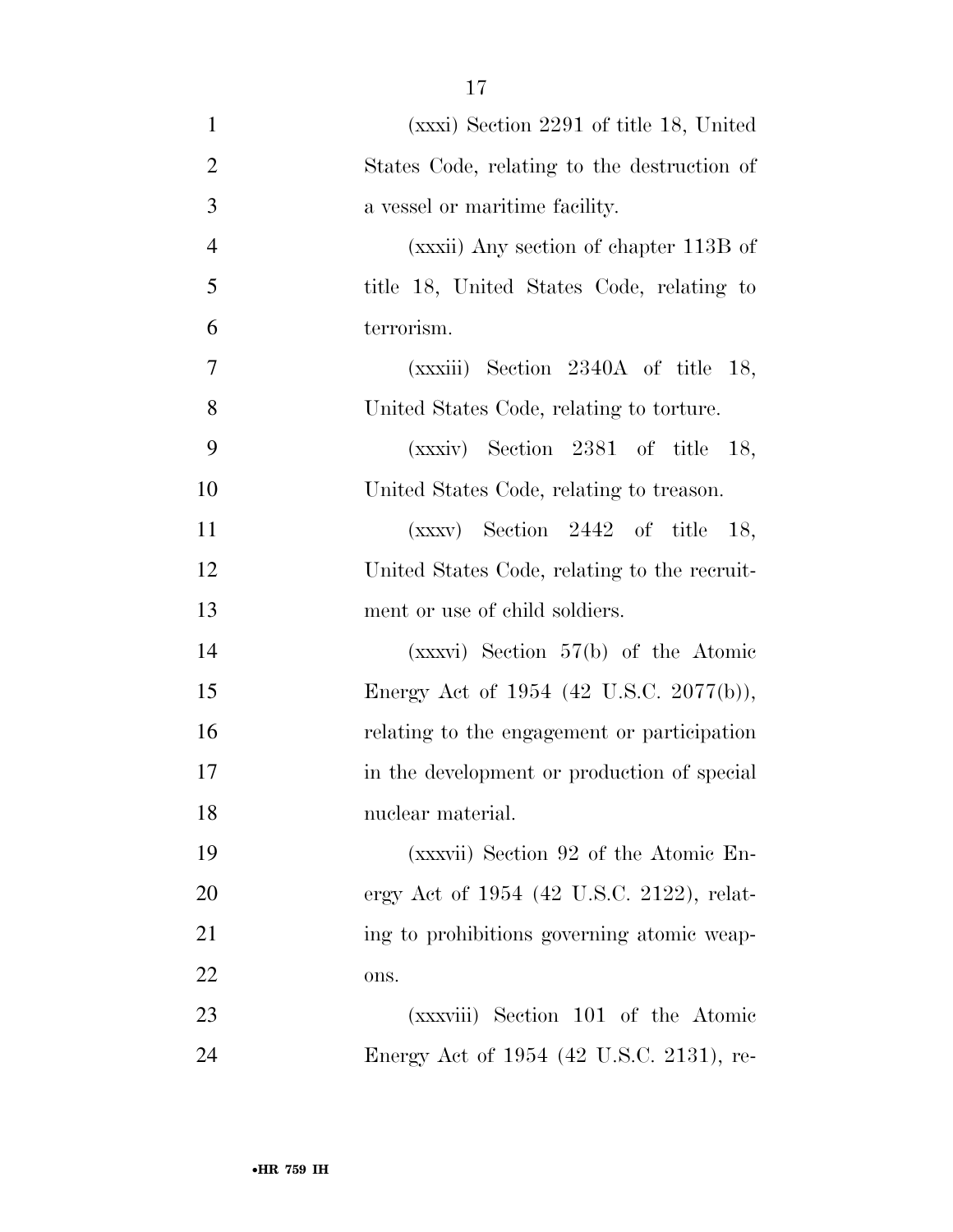1 lating to the atomic energy license require- ment. (xxxix) Section 224 or 225 of the **Atomic Energy Act of 1954 (42 U.S.C.**) 2274, 2275), relating to the communica- tion or receipt of restricted data. (xl) Section 236 of the Atomic Energy Act of 1954 (42 U.S.C. 2284), relating to the sabotage of nuclear facilities or fuel. (xli) Section 60123(b) of title 49, United States Code, relating to damaging or destroying a pipeline facility. (xlii) Section 401(a) of the Controlled Substances Act (21 U.S.C. 841(a)), relat- ing to manufacturing or distributing a con- trolled substance, but only in the case of a conviction for an offense described in sub-18 paragraphs (A), (B), or (C) of subsection (b) of that section for which death or seri- ous bodily injury resulted from the use of 21 such substance. 22 (xliii) Section 276(a) of the Immigra-tion and Nationality Act (8 U.S.C.

24 1326(b)(1)(2)), relating to the reentry of a removed alien, but only if the alien is de-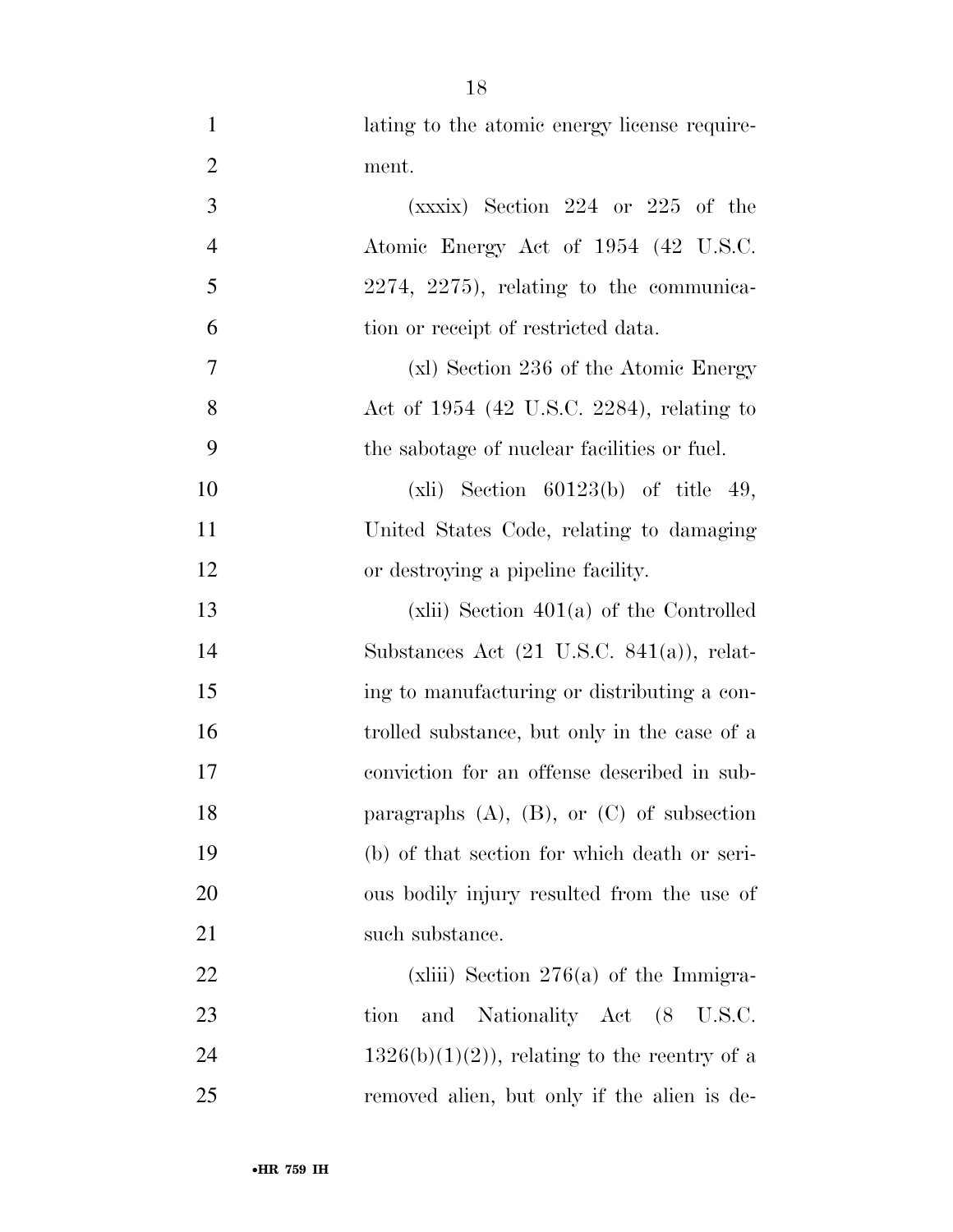| $\mathbf{1}$   | scribed in paragraph $(1)$ or $(2)$ of sub-          |
|----------------|------------------------------------------------------|
| $\overline{2}$ | section (b) of that section.                         |
| 3              | (xliv) Any section of the Export Ad-                 |
| $\overline{4}$ | ministration Act of 1979 (50 U.S.C. App.             |
| 5              | $2401$ et seq.).                                     |
| 6              | (xlv) Section 206 of the International               |
| 7              | Emergency Economic Powers Act<br>(50)                |
| 8              | U.S.C. 1705).                                        |
| 9              | (xlvi) Section 601 of the National Se-               |
| 10             | curity Act of 1947 (50 U.S.C. 3121), relat-          |
| 11             | ing to the protection of identities of certain       |
| 12             | United States undercover intelligence offi-          |
| 13             | cers, agents, informants, and sources.               |
| 14             | (xlvii) A third or subsequent convic-                |
| 15             | tion of-                                             |
| 16             | (I) any crime of violence (as such                   |
| 17             | term is defined in section $3156(a)(4)$              |
| 18             | of title 18, United States Code); or                 |
| 19             | (II) any drug trafficking offense.                   |
| 20             | (3) RISK REASSESSMENTS AND LEVEL ADJUST-             |
| 21             | MENT.—A prisoner who successfully participates in    |
| 22             | recidivism reduction programs or productive activi-  |
| 23             | ties shall receive periodic risk reassessments (with |
| 24             | high and moderate risk level prisoners receiving     |
| 25             | more frequent risk reassessments), and if the reas-  |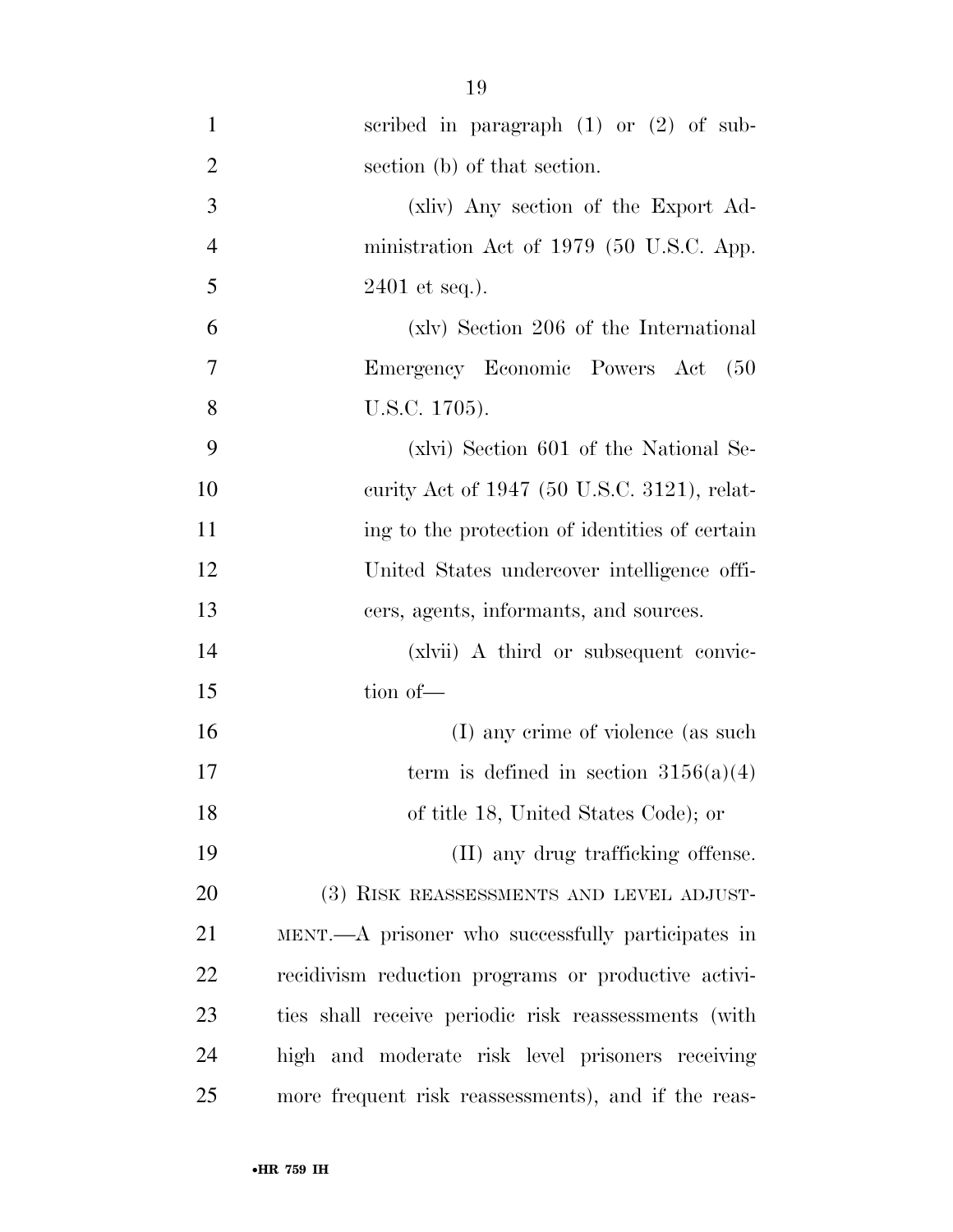sessment shows that the prisoner's risk level or spe- cific needs have changed, the Bureau of Prisons shall so change the prisoner's risk level or informa- tion regarding the prisoner's specific needs and reas- sign the prisoner to appropriate recidivism reduction programs or productive activities based on such changes.

 (4) RELATION TO OTHER INCENTIVE PRO- GRAMS.—The incentives described in this subsection shall be in addition to any other rewards or incen-tives for which a prisoner may be eligible.

 (e) PENALTIES.—The System shall provide guidelines for the Bureau of Prisons to reduce rewards earned under subsection (d) for prisoners who violate prison, recidivism reduction program, or productive activity rules, which shall provide—

 (1) general levels of violations and resulting re-ward reductions;

 (2) that any reward reduction that includes the forfeiture of time credits shall be limited to time credits that a prisoner earned as of the date of the prisoner's rule violation, and not to any future cred-23 its that the prisoner may earn; and

 (3) guidelines for the Bureau of Prisons to es-tablish a procedure to restore time credits that a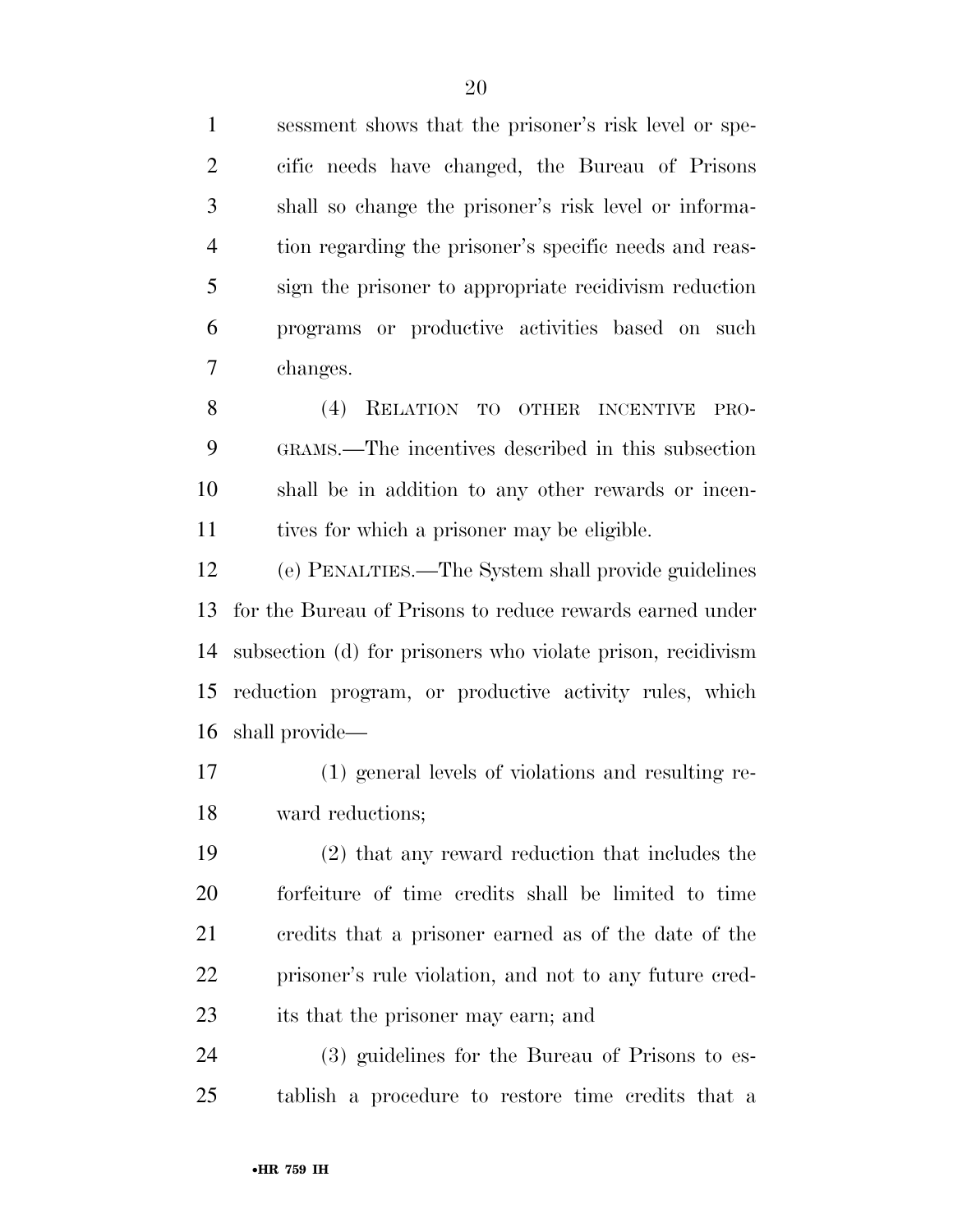| $\mathbf{1}$   | prisoner forfeited as a result of a rule violation        |
|----------------|-----------------------------------------------------------|
| $\overline{2}$ | based on the prisoner's individual progress after the     |
| 3              | date of the rule violation.                               |
| $\overline{4}$ | (f) BUREAU OF PRISONS TRAINING.—The Attorney              |
| 5              | General shall develop training programs for Bureau of     |
| 6              | Prisons officials and employees responsible for admin-    |
| 7              | istering the System, which shall include—                 |
| 8              | (1) initial training to educate employees and of-         |
| 9              | ficials on how to use the System in an appropriate        |
| 10             | and consistent manner, as well as the reasons for         |
| 11             | using the System;                                         |
| 12             | $(2)$ continuing education; and                           |
| 13             | (3) periodic training updates.                            |
| 14             | (g) QUALITY ASSURANCE.—In order to ensure that            |
| 15             | the Bureau of Prisons is using the System in an appro-    |
| 16             | priate and consistent manner, the Attorney General shall  |
| 17             | monitor and assess the use of the System, which shall in- |
| 18             | clude conducting periodic audits of the Bureau of Prisons |
| 19             | regarding the use of the System.                          |
| 20             | SEC. 5. RECIDIVISM REDUCTION PROGRAM AND PRODUC-          |
| 21             | TIVE ACTIVITY RECOMMENDATIONS.                            |
| 22             | The Attorney General shall—                               |
| 23             | (1) review the effectiveness of recidivism reduc-         |
| 24             | tion programs and productive activities that exist as     |
|                |                                                           |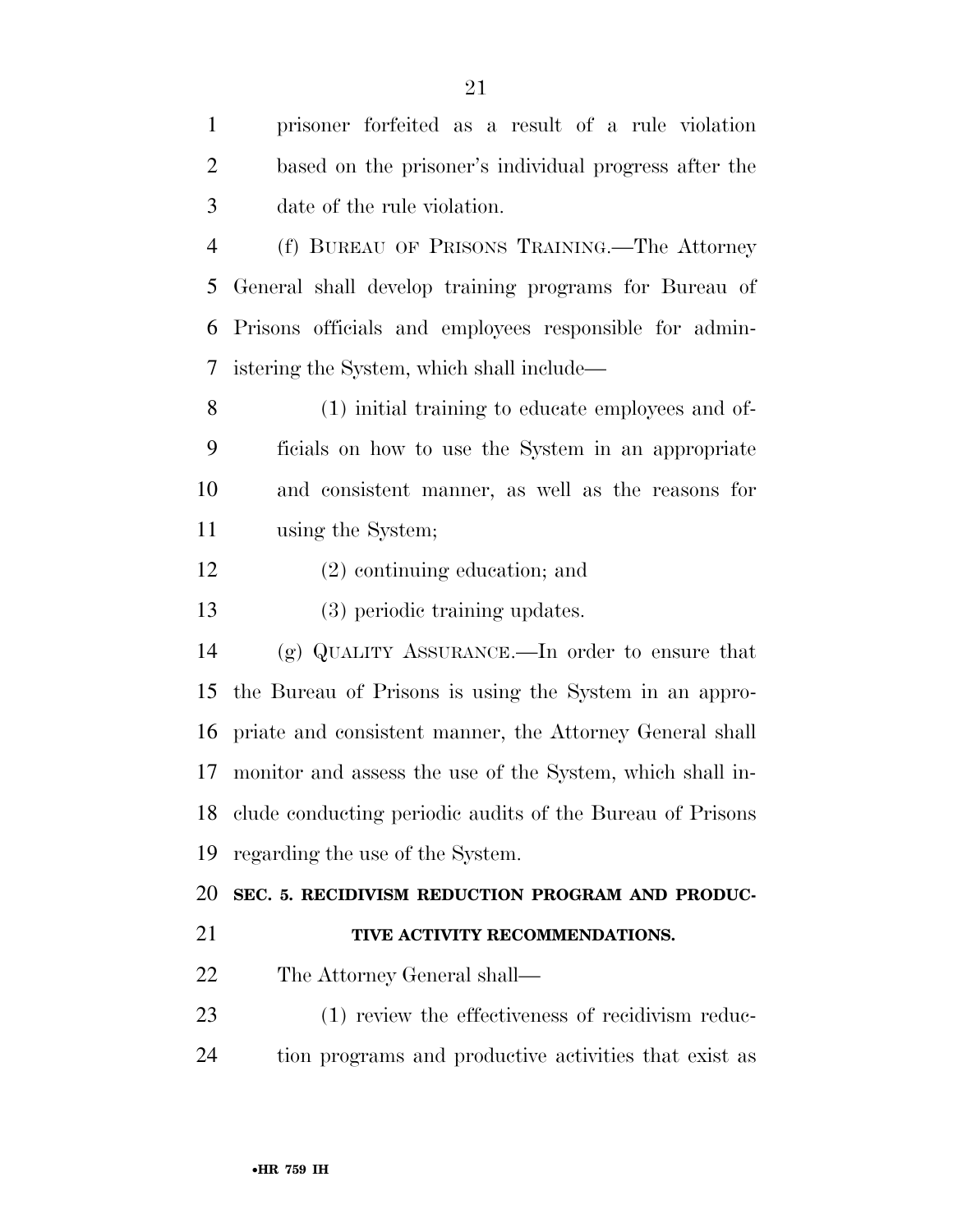| $\mathbf{1}$   | of the date of the enactment of this Act in prisons         |
|----------------|-------------------------------------------------------------|
| $\overline{2}$ | operated by the Bureau of Prisons;                          |
| 3              | (2) review recidivism reduction programs and                |
| $\overline{4}$ | productive activities that exist in State-operated          |
| 5              | prisons throughout the United States; and                   |
| 6              | (3) make recommendations to the Bureau of                   |
| 7              | Prisons regarding—                                          |
| 8              | $(A)$ the expansion of programming and ac-                  |
| 9              | tivity capacity and the replication of effective            |
| 10             | programs and activities described in paragraph              |
| 11             | $(1)$ ; and                                                 |
| 12             | (B) the addition of any new effective pro-                  |
| 13             | grams and activities that the Attorney General              |
| 14             | finds, using the methods described in section               |
| 15             | $3(c)$ , would help to reduce recidivism.                   |
| 16             | SEC. 6. REPORT.                                             |
| 17             | Beginning on January 1, 2016, and annually there-           |
|                | 18 after, the Attorney General shall submit a report to the |
| 19             | Committees on the Judiciary of the Senate and the House     |
| 20             | of Representatives and the Subcommittees on Commerce,       |
| 21             | Justice, Science, and Related Agencies of the Committees    |
| 22             | on Appropriations of the Senate and the House of Rep-       |
| 23             | resentatives, a report that contains the following:         |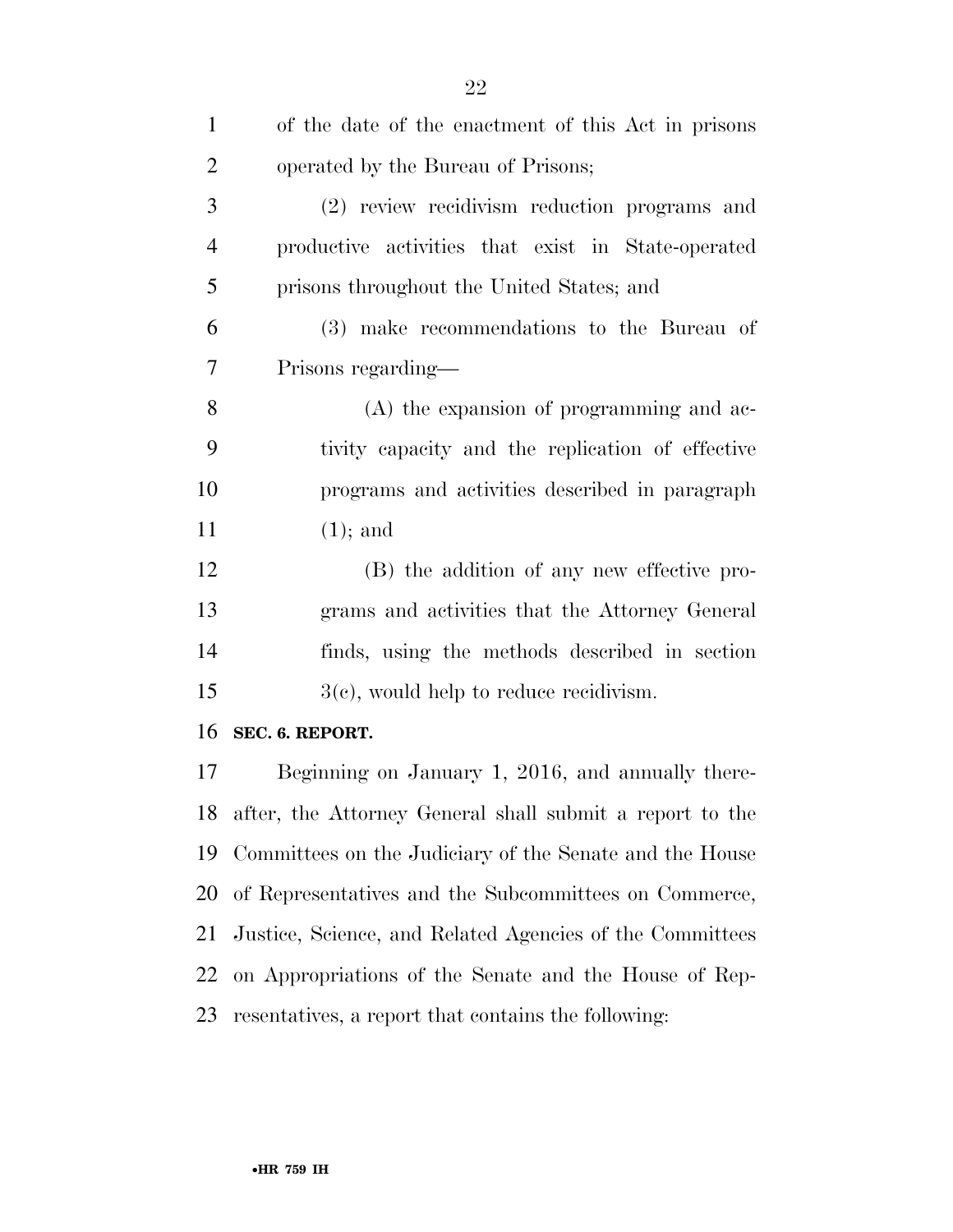| $\mathbf{1}$   | (1) A summary of the activities and accomplish-       |
|----------------|-------------------------------------------------------|
| $\overline{2}$ | ments of the Attorney General in carrying out this    |
| 3              | Act.                                                  |
| 4              | $(2)$ An assessment of the status and use of the      |
| 5              | System by the Bureau of Prisons, including the        |
| 6              | number of prisoners classified at each risk level     |
| 7              | under the System at each prison.                      |
| 8              | (3) A summary and assessment of the types             |
| 9              | and effectiveness of the recidivism reduction pro-    |
| 10             | grams and productive activities in prisons operated   |
| 11             | by the Bureau of Prisons, including—                  |
| 12             | (A) evidence about which programs and ac-             |
| 13             | tivities have been shown to reduce recidivism;        |
| 14             | (B) the capacity of each program and ac-              |
| 15             | tivity at each prison, including the number of        |
| 16             | prisoners along with the risk level of each pris-     |
| 17             | oner enrolled in each program; and                    |
| 18             | (C) identification of any gaps or shortages           |
| 19             | in capacity of such programs and activities.          |
| 20             | (4) An assessment of the Bureau of Prisons'           |
| 21             | compliance with section $3621(h)$ of title 18, United |
| 22             | States Code.                                          |
| 23             | (5) An assessment of progress made toward             |
| 24             | carrying out the purposes of this Act, including any  |
| 25             | savings associated with—                              |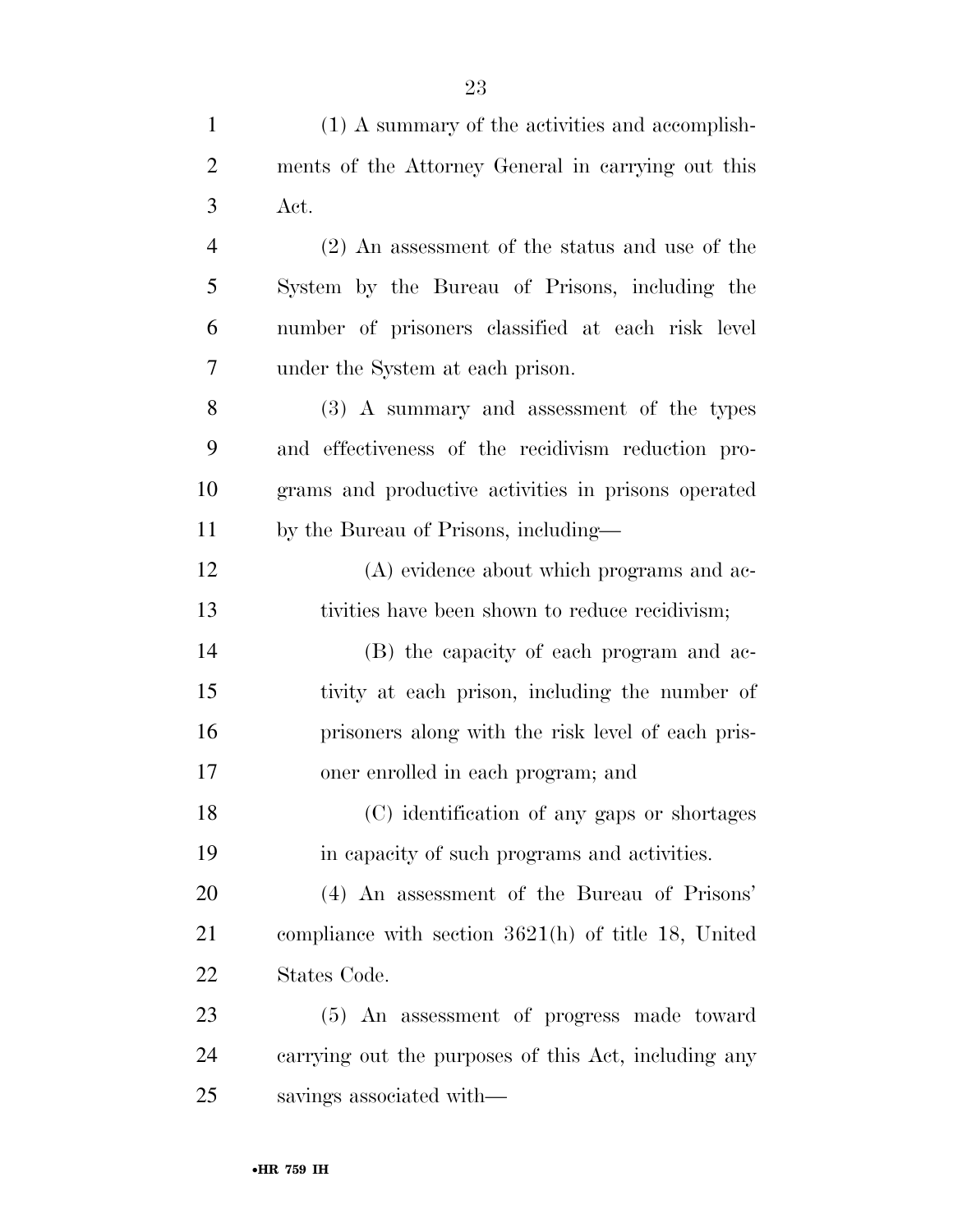| $\mathbf{1}$   | $(A)$ the transfer of low risk prisoners into                |
|----------------|--------------------------------------------------------------|
| $\overline{2}$ | prerelease custody under this Act and the                    |
| 3              | amendments made by this Act; and                             |
| $\overline{4}$ | (B) any decrease in recidivism that may be                   |
| 5              | attributed to the implementation of the System               |
| 6              | or the increase in recidivism reduction pro-                 |
| 7              | grams and productive activities required by this             |
| 8              | Act and the amendments made by this Act.                     |
| 9              | SEC. 7. USE OF SYSTEM AND RECOMMENDATIONS BY BU-             |
| 10             | <b>REAU OF PRISONS.</b>                                      |
| 11             | (a) IMPLEMENTATION OF SYSTEM GENERALLY.                      |
| 12             | Section 3621 of title 18, United States Code, is amended     |
| 13             | by adding at the end the following:                          |
| 14             | "(h) POST-SENTENCING RISK AND NEEDS ASSESS-                  |
| 15             | MENT SYSTEM.-                                                |
| 16             | "(1) IN GENERAL.—Not later than 180 days                     |
| 17             | after the Attorney General completes and releases            |
| 18             | the Post-Sentencing Risk and Needs Assessment                |
| 19             | System (referred to in this subsection as the 'Sys-          |
| 20             | tem') developed under the Public Safety Enhance-             |
| 21             | ment Act of 2015, the Bureau of Prisons shall—               |
| 22             | $\cdot$ <sup>"</sup> (A) implement the System and complete a |
| 23             | risk and needs assessment for each prisoner, re-             |
| 24             | gardless of a prisoner's length of imposed term              |
| 25             | of imprisonment; and                                         |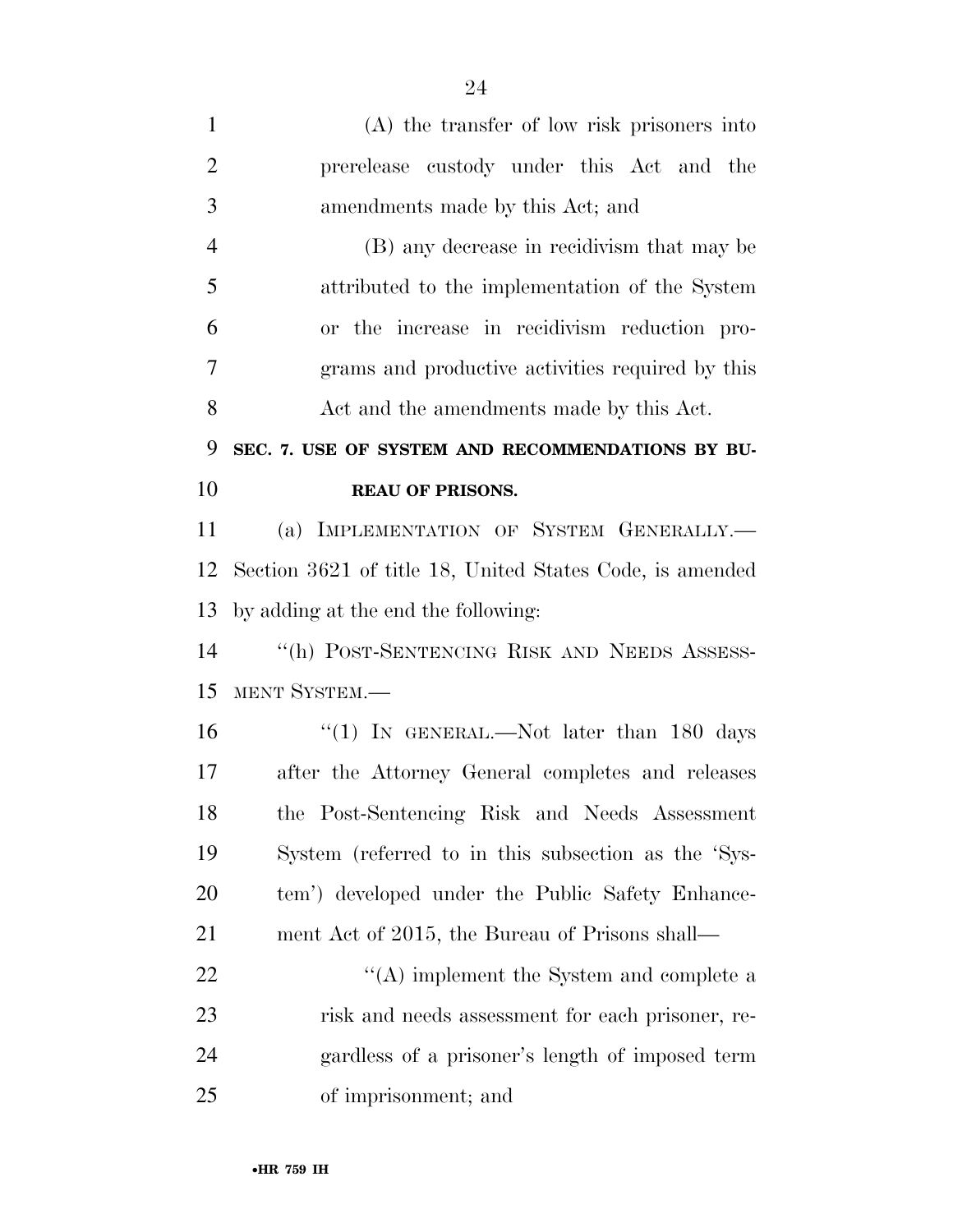$\langle$  (B) expand the effective recidivism reduc- tion programs (as such term is defined under section 8 of the Public Safety Enhancement Act of 2015) and productive activities it offers and add any new recidivism reduction programs and productive activities necessary to effectively im- plement the System, and in accordance with the recommendations made by the Attorney General under section 5 of that Act and with paragraph (2).

11 "(2) PHASE-IN.—In order to carry out para- graph (1), so that every prisoner has the opportunity to participate in and complete the kind and amount of recidivism reduction programming or productive activities in order to effectively implement the Sys-16 tem and that the Attorney General recommends, the Bureau of Prisons shall, subject to the availability of appropriations, provide such recidivism reduction programs and productive activities—

 $\frac{1}{20}$  (A) for not less than 20 percent of pris- oners by the date that is one year after the date on which the Bureau of Prisons completes a risk and needs assessment for each prisoner 24 under paragraph  $(1)(A)$ ;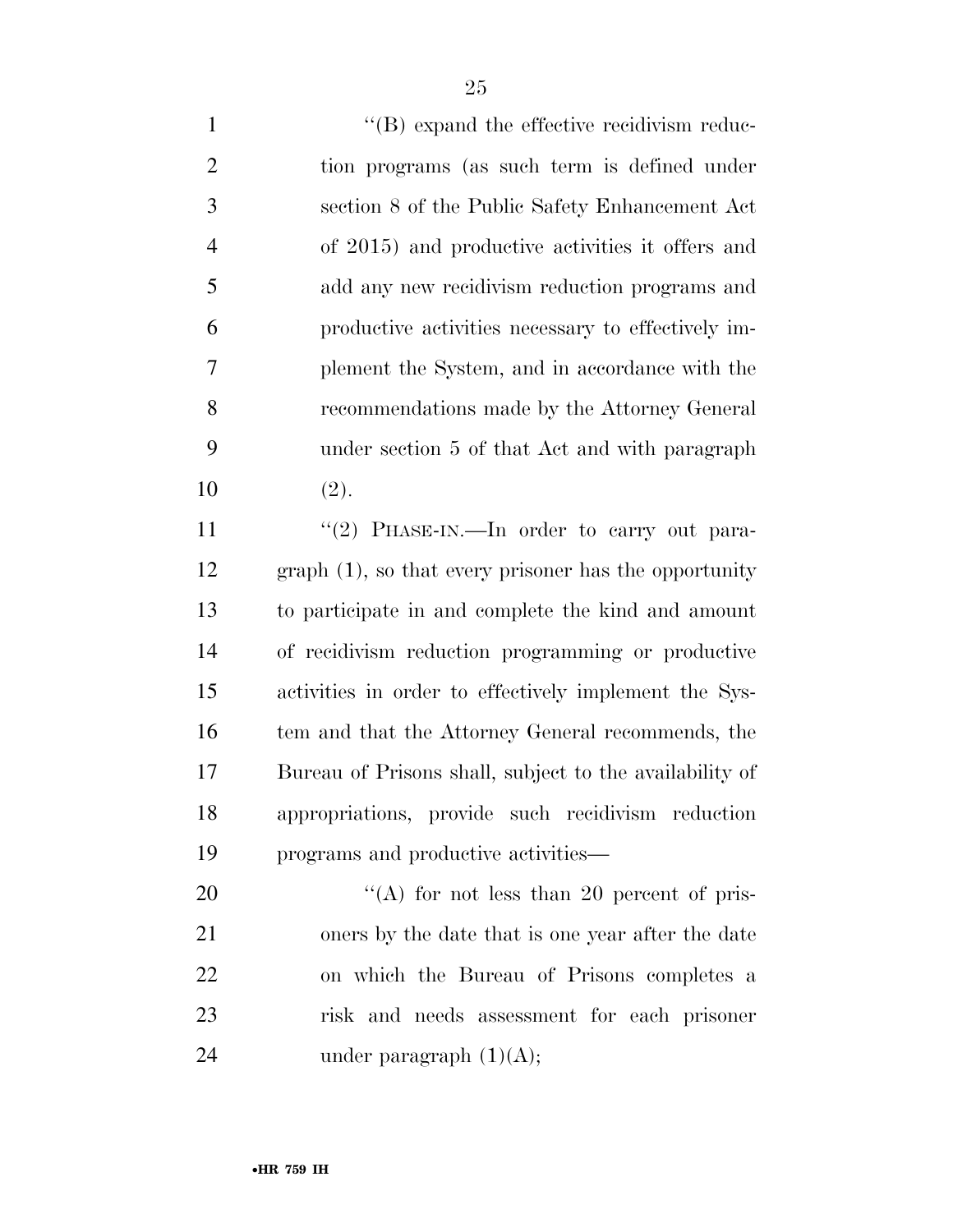| $\mathbf{1}$   | "(B) for not less than 40 percent of pris-              |
|----------------|---------------------------------------------------------|
| $\overline{2}$ | oners by the date that is 2 years after the date        |
| 3              | on which the Bureau of Prisons completes a              |
| $\overline{4}$ | risk and needs assessment for each prisoner             |
| 5              | under paragraph $(1)(A);$                               |
| 6              | "(C) for not less than 60 percent of pris-              |
| 7              | oners by the date that is 3 years after the date        |
| 8              | on which the Bureau of Prisons completes a              |
| 9              | risk and needs assessment for each prisoner             |
| 10             | under paragraph $(1)(A);$                               |
| 11             | "(D) for not less than 80 percent of pris-              |
| 12             | oners by the date that is 4 years after the date        |
| 13             | on which the Bureau of Prisons completes a              |
| 14             | risk and needs assessment for each prisoner             |
| 15             | under paragraph $(1)(A)$ ; and                          |
| 16             | "(E) for all prisoners by the date that is              |
| 17             | 5 years after the date on which the Bureau of           |
| 18             | Prisons completes a risk and needs assessment           |
| 19             | for each prisoner under paragraph $(1)(A)$ and          |
| 20             | thereafter.                                             |
| 21             | "(3) PRIORITY DURING PHASE-IN.—During the               |
| 22             | phase-in period described in paragraph $(2)$ , the pri- |
| 23             | ority for such programs and activities shall be ac-     |
| 24             | corded based on, in order, the following:               |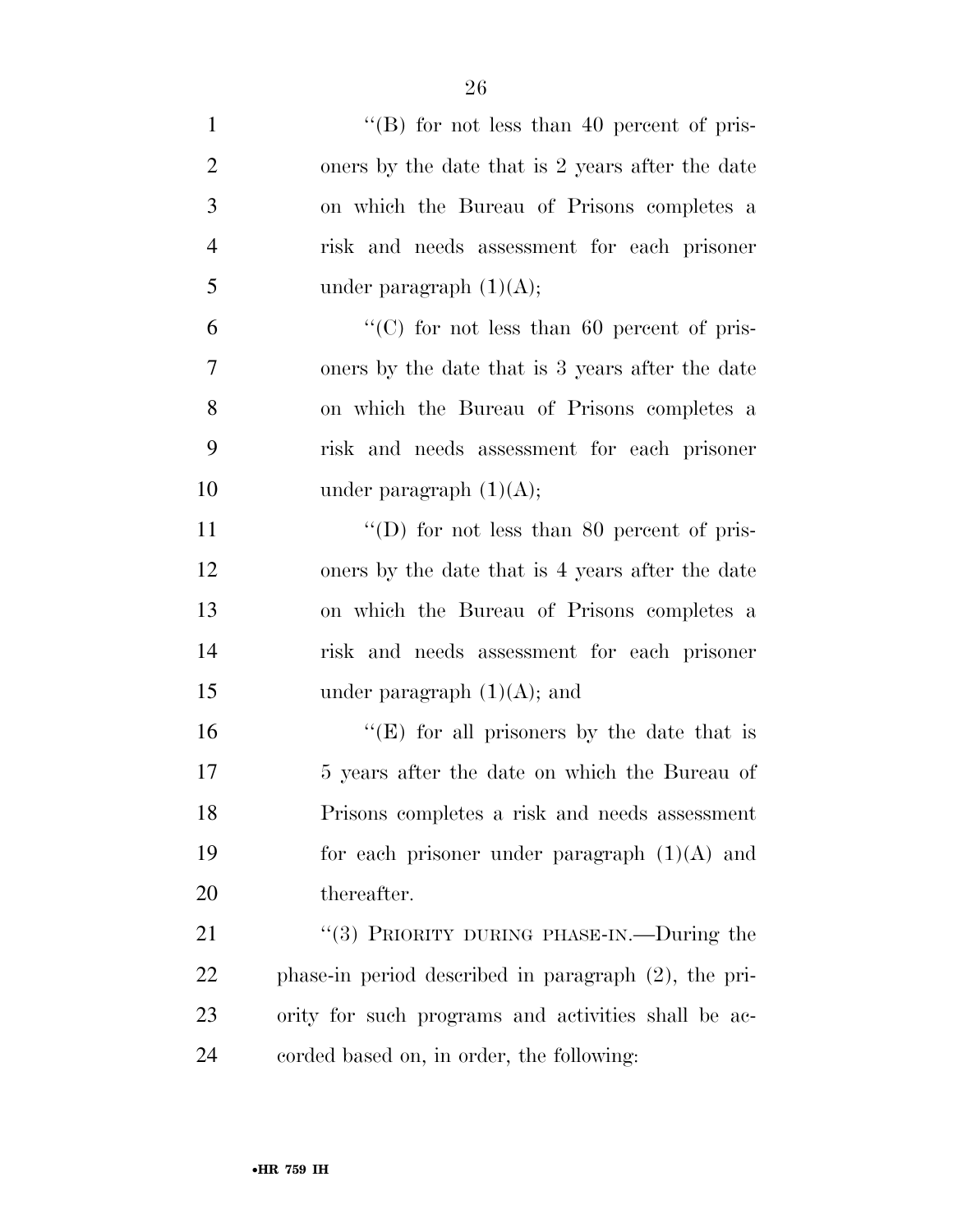| $\mathbf{1}$   | $\lq\lq$ . The recidivism risk level of prisoners      |
|----------------|--------------------------------------------------------|
| $\overline{2}$ | (as determined by the System's risk and needs          |
| 3              | assessment), with low risk prisoners receiving         |
| $\overline{4}$ | first priority, moderate risk prisoners receiving      |
| 5              | second priority, and high risk prisoners receiv-       |
| 6              | ing last priority.                                     |
| 7              | "(B) Within each such risk level, a pris-              |
| 8              | oner's proximity to release date.                      |
| 9              | "(4) PRELIMINARY EXPANSION OF RECIDIVISM               |
| 10             | REDUCTION PROGRAMS AND AUTHORITY TO USE IN-            |
| 11             | CENTIVES.—Beginning on the date of the enactment       |
| 12             | of the Public Safety Enhancement Act of 2015, the      |
| 13             | Bureau of Prisons may begin to expand any recidi-      |
| 14             | vism reduction programs and productive activities      |
| 15             | that exist at a prison as of such date, and may offer  |
| 16             | to prisoners who successfully participate in such pro- |
| 17             | gramming and activities the incentives and rewards     |
| 18             | described in-                                          |
| 19             | "(A) section $4(d)(1)$ of such Act; and                |
| 20             | "(B) section $4(d)(2)(A)$ of such Act, except          |
| 21             | a prisoner may receive up to 30 days of time           |
| 22             | credits for each recidivism reduction program or       |
| 23             | productive activity in which the prisoner suc-         |
| 24             | cessfully participates, with the amount of time        |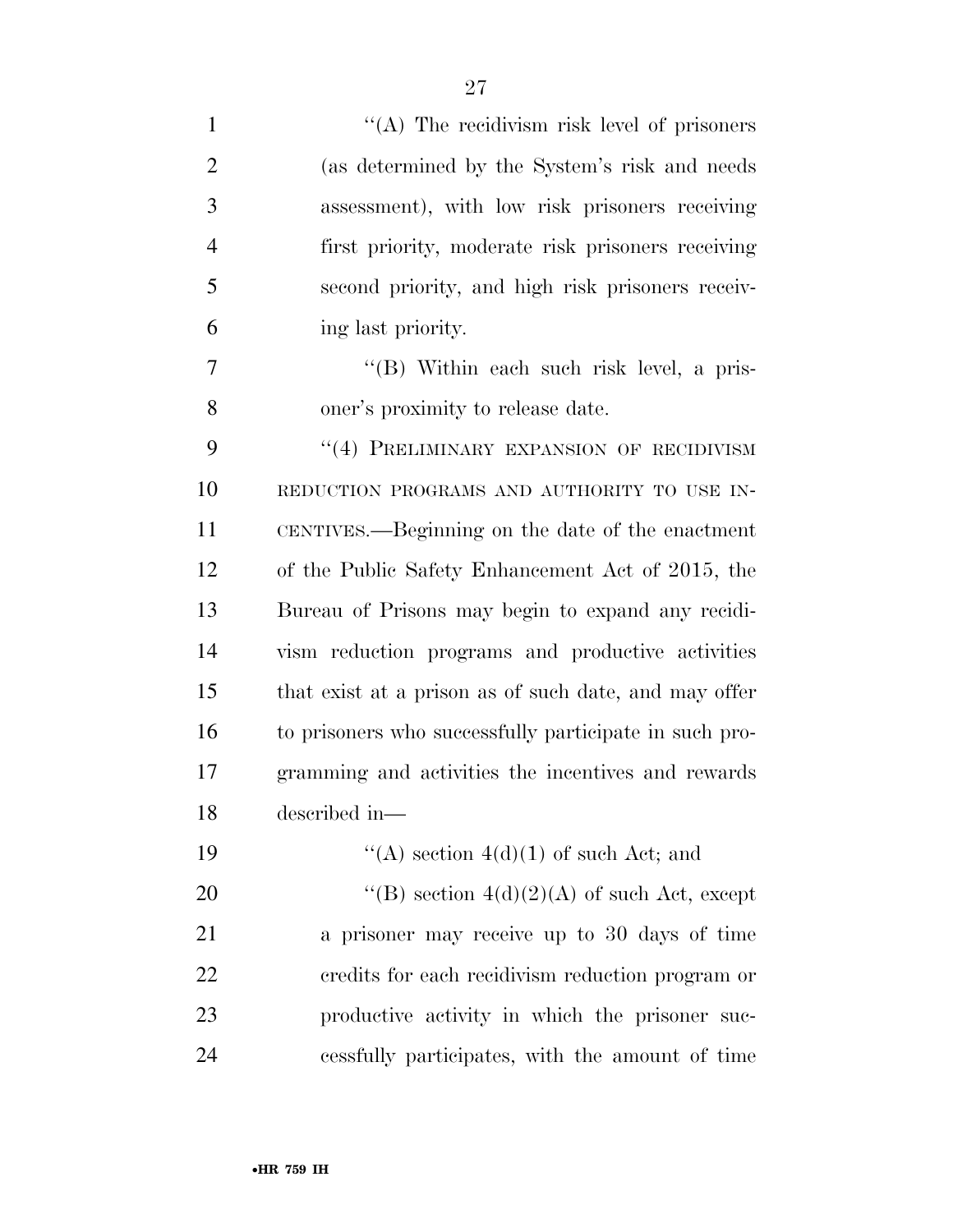| $\overline{2}$ | prison.                                               |
|----------------|-------------------------------------------------------|
| 3              | $\lq\lq(5)$ RECIDIVISM REDUCTION PARTNERSHIPS.—       |
| $\overline{4}$ | In order to expand recidivism reduction programs      |
| 5              | and productive activities, the Bureau of Prisons      |
| 6              | shall develop policies for the warden of each prison  |
| 7              | to enter into partnerships with any of the following: |
| 8              | "(A) Nonprofit organizations, including               |
| 9              | faith-based and community-based organizations         |
| 10             | that will deliver a recidivism reduction program      |
| 11             | in a prison, on a paid or volunteer basis.            |
| 12             | "(B) Institutions of higher education (as             |
| 13             | defined in section 101 of the Higher Education        |
| 14             | Act of 1965 20 U.S.C. 1001) that will deliver         |
| 15             | an academic class in a prison, on a paid or vol-      |
| 16             | unteer basis.                                         |
| 17             | "(C) Private entities that will, on a volun-          |
| 18             | teer basis—                                           |
| 19             | "(i) deliver vocational training and                  |
| 20             | certifications in a prison;                           |
| 21             | "(ii) provide equipment to facilitate                 |
| 22             | vocational training or employment opportu-            |
| 23             | nities for prisoners;                                 |
| 24             | "(iii) employ prisoners; or                           |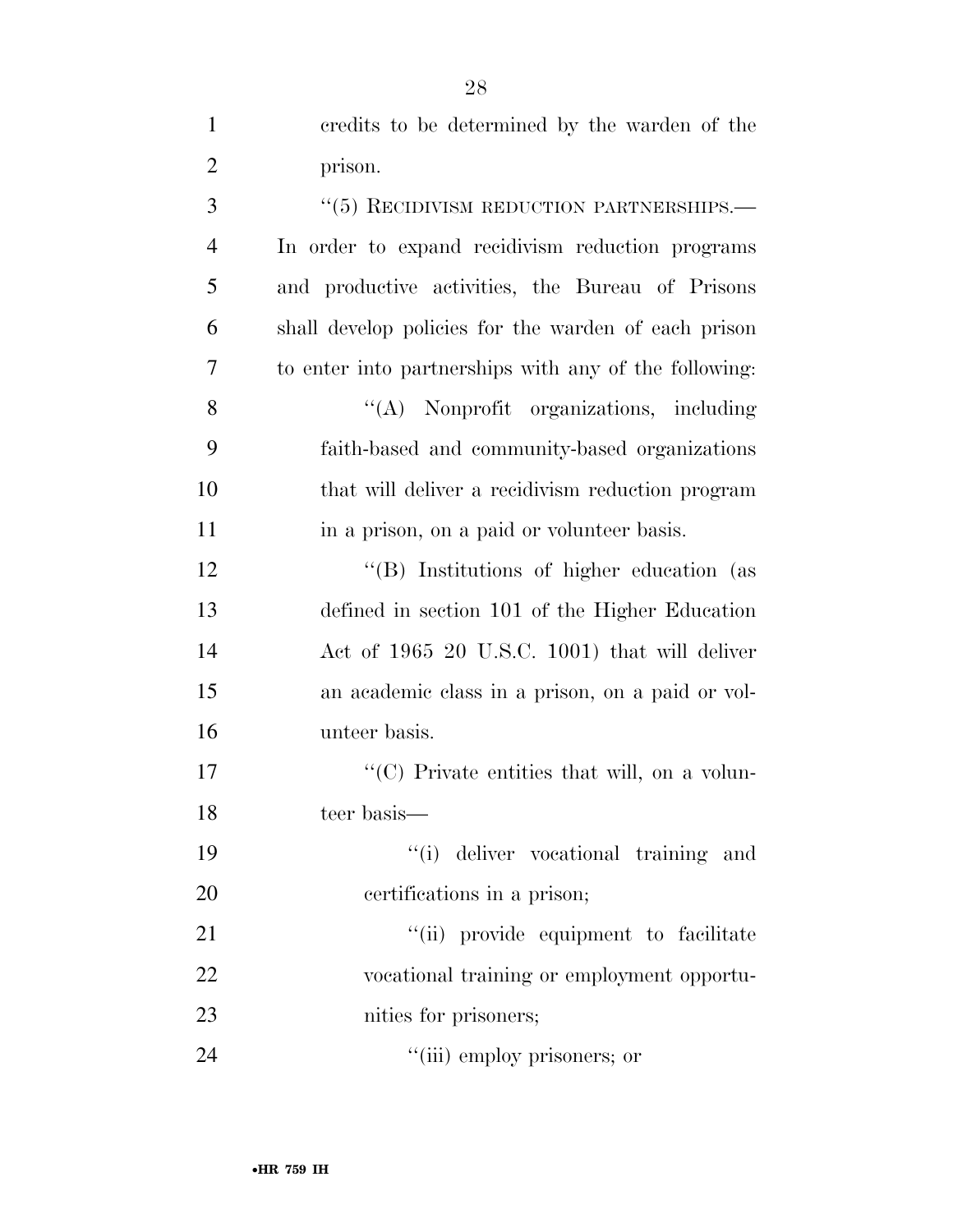| $\mathbf{1}$   | "(iv) assist prisoners in prerelease                         |
|----------------|--------------------------------------------------------------|
| $\overline{2}$ | custody or supervised release in finding                     |
| 3              | employment.".                                                |
| $\overline{4}$ | (b) PRERELEASE CUSTODY.—                                     |
| 5              | (1) IN GENERAL.—Section $3624(c)$ of title 18,               |
| 6              | United States Code, is amended—                              |
| 7              | (A) by redesignating paragraphs<br>(3)                       |
| 8              | through $(6)$ as paragraphs $(4)$ through $(7)$ , ac-        |
| 9              | cordingly;                                                   |
| 10             | $(B)$ by inserting after paragraph $(2)$ the                 |
| 11             | following:                                                   |
| 12             | $(3)$ PrisONERS<br>WITH A<br><b>LOW</b><br><b>RISK</b><br>OF |
| 13             | RECIDIVATING.—In the case of a prisoner that has             |
| 14             | been classified under the Post-Sentencing Risk and           |
| 15             | Needs Assessment System developed under the Pub-             |
| 16             | lic Safety Enhancement Act of 2015 as having a low           |
| 17             | risk of recidivating, has earned time credits in an          |
| 18             | amount that is equal to the remainder of the pris-           |
| 19             | oner's imposed term of imprisonment, and has been            |
| 20             | classified by the warden of the prison as otherwise          |
| 21             | qualified to be transferred into prerelease custody,         |
| 22             | the following shall apply:                                   |
| 23             | "(A) The warden of the prison shall sub-                     |
| 24             | mit a recommendation that the prisoner be                    |
| 25             | transferred into prerelease<br>the<br>custody to             |

•**HR 759 IH**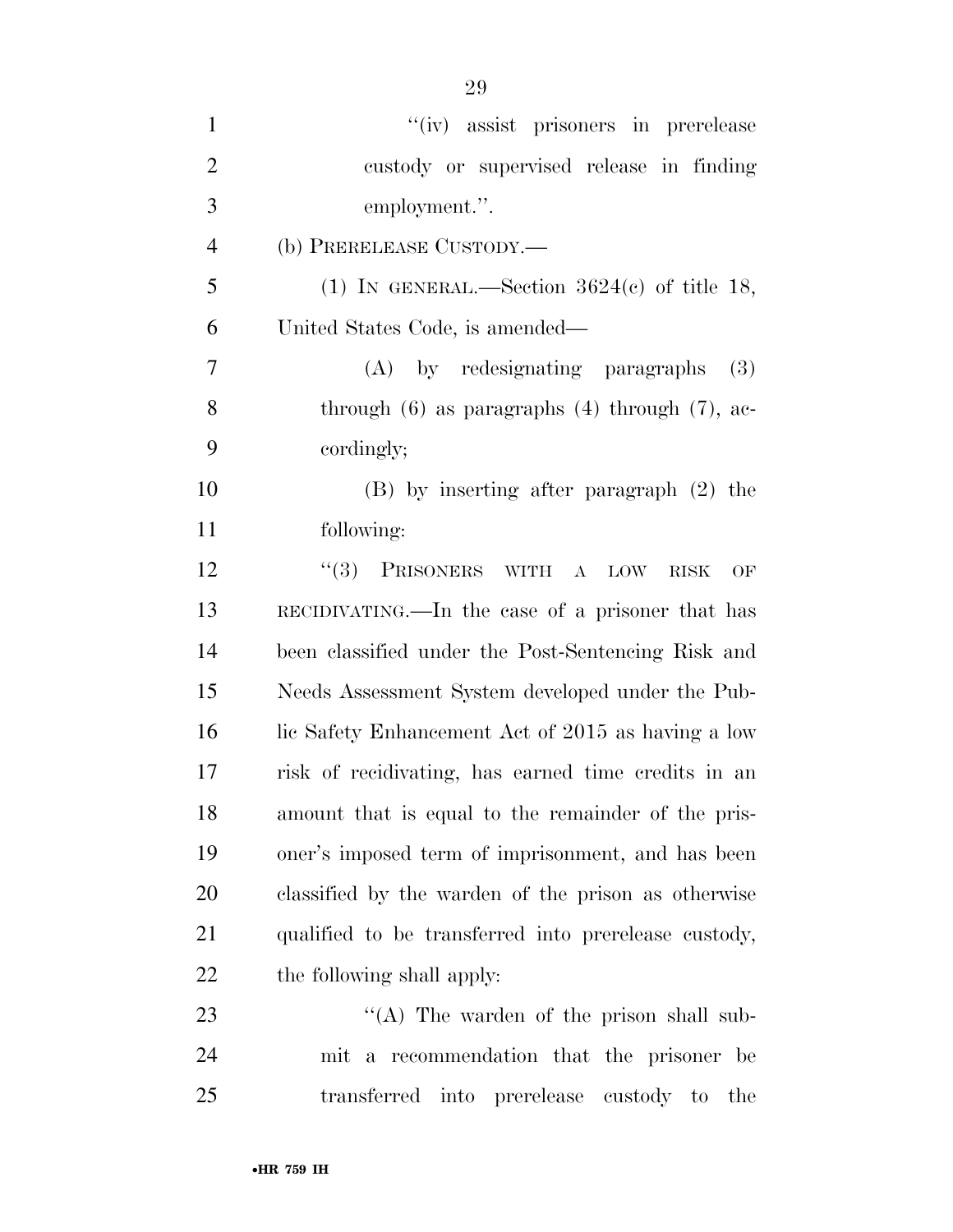| $\mathbf{1}$   | United States district court in which the pris-  |
|----------------|--------------------------------------------------|
| $\mathbf{2}$   | oner was convicted, and a judge for such court   |
| 3              | shall, not later than 30 days after the warden   |
| $\overline{4}$ | submits such recommendation, approve or deny     |
| 5              | the recommendation; however, a judge may only    |
| 6              | deny a recommendation to transfer a prisoner     |
| $\overline{7}$ | into prerelease custody under this paragraph if  |
| 8              | the judge finds by clear and convincing evidence |
| 9              | that the prisoner should not be transferred into |
| 10             | prerelease custody based only on evidence of the |
| 11             | prisoner's actions after the conviction of such  |
| 12             | prisoner and not based on evidence from the      |
| 13             | underlying conviction, and submits a detailed    |
| 14             | written statement regarding such finding to the  |
| 15             | warden of the prison recommending that the       |
| 16             | prisoner be transferred into prerelease custody. |
| 17             | "(B) The failure of a judge to approve or        |
|                |                                                  |

 deny a recommendation to transfer at the end of the 30-day period described in subparagraph (A) shall be treated as an approval of such rec-ommendation.

 $\hspace{1cm}$  "(C) Upon the approval of a recommenda- tion under subparagraph (A) or 30 days after the warden submits a recommendation, which-ever occurs earlier, the prisoner shall be placed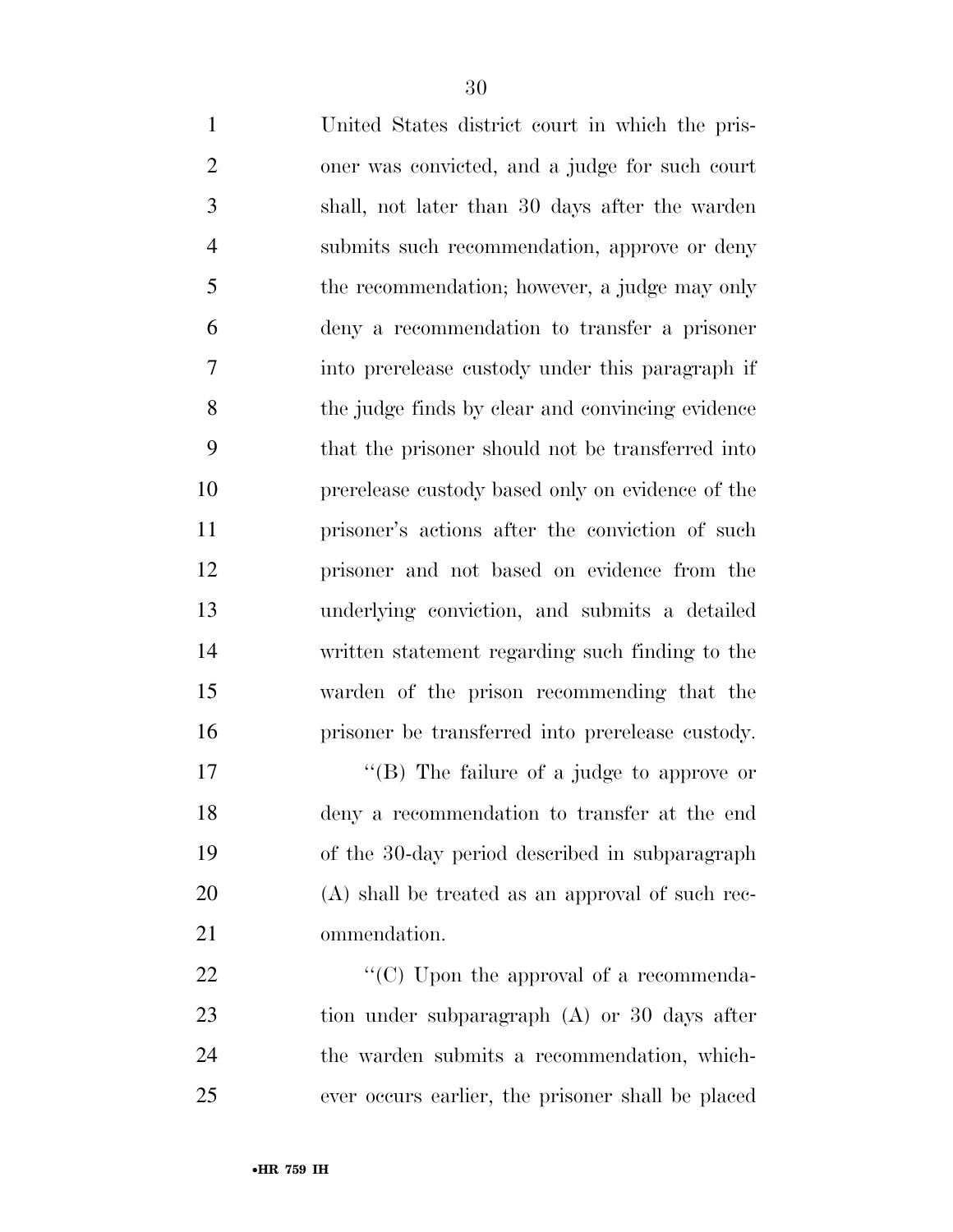in home confinement, provided that the prisoner will be able to stay in a residence that the war- den approves, and the time limits under para-4 graphs (1) and (2) shall not apply. ''(D) The prisoner shall remain in home confinement until the prisoner has served not less than 85 percent of the prisoner's imposed term of imprisonment. 9 "'(E) The warden shall use the guidelines developed by the Attorney General under sec-11 tion  $4(d)(2)(C)$  of the Public Safety Enhance- ment Act of 2015 to determine the level of su- pervision and consequences for certain actions for a prisoner transferred into prerelease cus- tody under this paragraph.''. (2) EFFECTIVE DATE.—The amendments made by this subsection shall take effect beginning on the date that the Attorney General completes and re- leases the Post-Sentencing Risk and Needs Assess- ment System. **SEC. 8. DEFINITIONS.**  In this Act the following definitions apply: 23 (1) RISK AND NEEDS ASSESSMENT TOOL.—The term ''risk and needs assessment tool'' means an ob-jective and statistically validated method through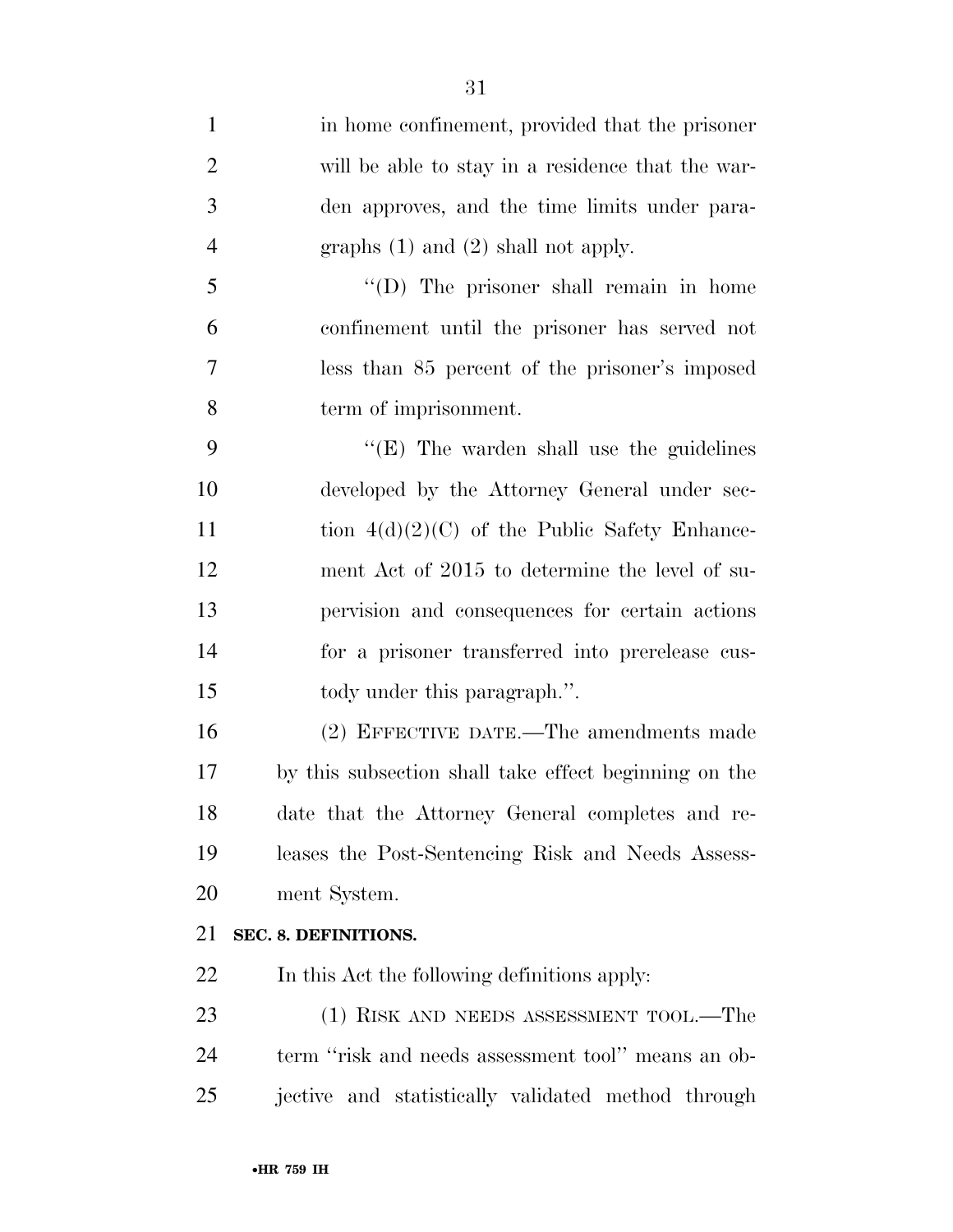| $\mathbf{1}$   | which information is collected and evaluated to de- |
|----------------|-----------------------------------------------------|
| $\overline{2}$ | termine—                                            |
| 3              | (A) the level of risk that a prisoner will          |
| $\overline{4}$ | recidivate upon release from prison; and            |
| 5              | (B) the recidivism reduction programs that          |
| 6              | will best minimize the risk that the prisoner will  |
| 7              | recidivate upon release from prison.                |
| 8              | (2) RECIDIVISM REDUCTION PROGRAM.—The               |
| 9              | term "recidivism reduction program" means either a  |
| 10             | group or individual activity that—                  |
| 11             | (A) has been shown by empirical evidence            |
| 12             | to reduce recidivism;                               |
| 13             | (B) is designed to help prisoners succeed           |
| 14             | in their communities upon release from prison;      |
| 15             | and                                                 |
| 16             | $(C)$ may include—                                  |
| 17             | (i) classes on social learning and life             |
| 18             | skills;                                             |
| 19             | (ii) classes on morals or ethics;                   |
| 20             | (iii) academic classes;                             |
| 21             | (iv) cognitive behavioral treatment;                |
| 22             | $(v)$ mentoring;                                    |
| 23             | (vi) substance abuse treatment;                     |
| 24             | (vii) vocational training;                          |
| 25             | (viii) faith-based classes or services; or          |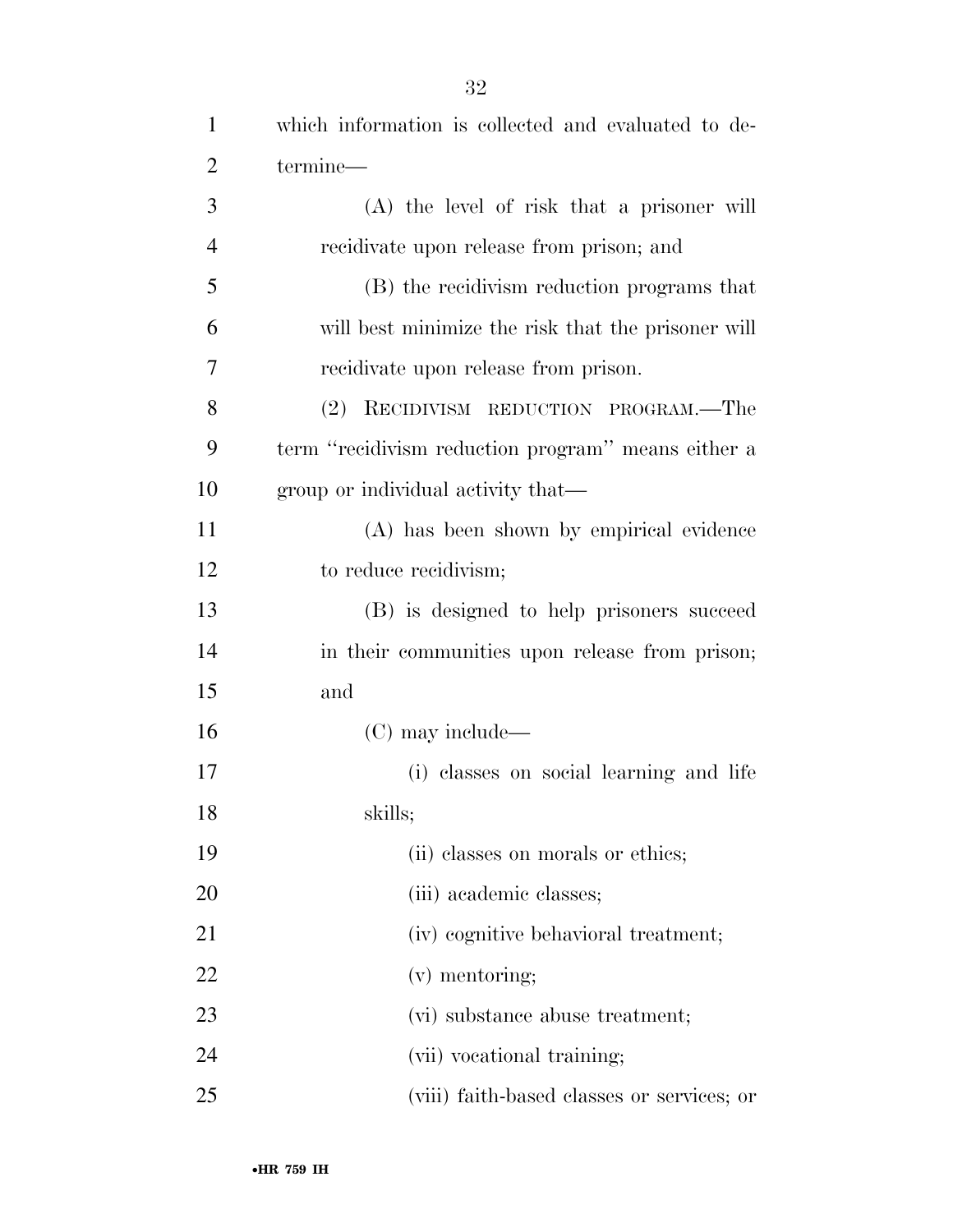(ix) a prison job.

 (3) PRODUCTIVE ACTIVITY.—The term ''pro- ductive activity'' means either a group or individual activity that is designed to allow prisoners classified as having a low risk of recidivism to remain produc- tive and thereby maintain a low risk classification, and may include the delivery of the activities de- scribed in subparagraph (C) to other prisoners. (4) PRISONER.—The term ''prisoner'' means a person who has been sentenced to a term of impris- onment pursuant to a conviction for a Federal crimi- nal offense. (5) TIME CREDIT.—The term ''time credit'' means the equivalent of one day of a prisoner's sen- tence, such that a prisoner shall be eligible for one day of home confinement for each credit earned. (6) DRUG TRAFFICKING OFFENSE.—The term ''drug trafficking offense'' means any crime punish- able under Federal, State, or local law that prohibits the manufacture, import, export, distribution, dis- pensing of, or offer to sell a controlled substance or counterfeit substance (as such terms are defined in section 102 of the Controlled Substances Act (21 U.S.C. 802)) or the possession of a controlled sub